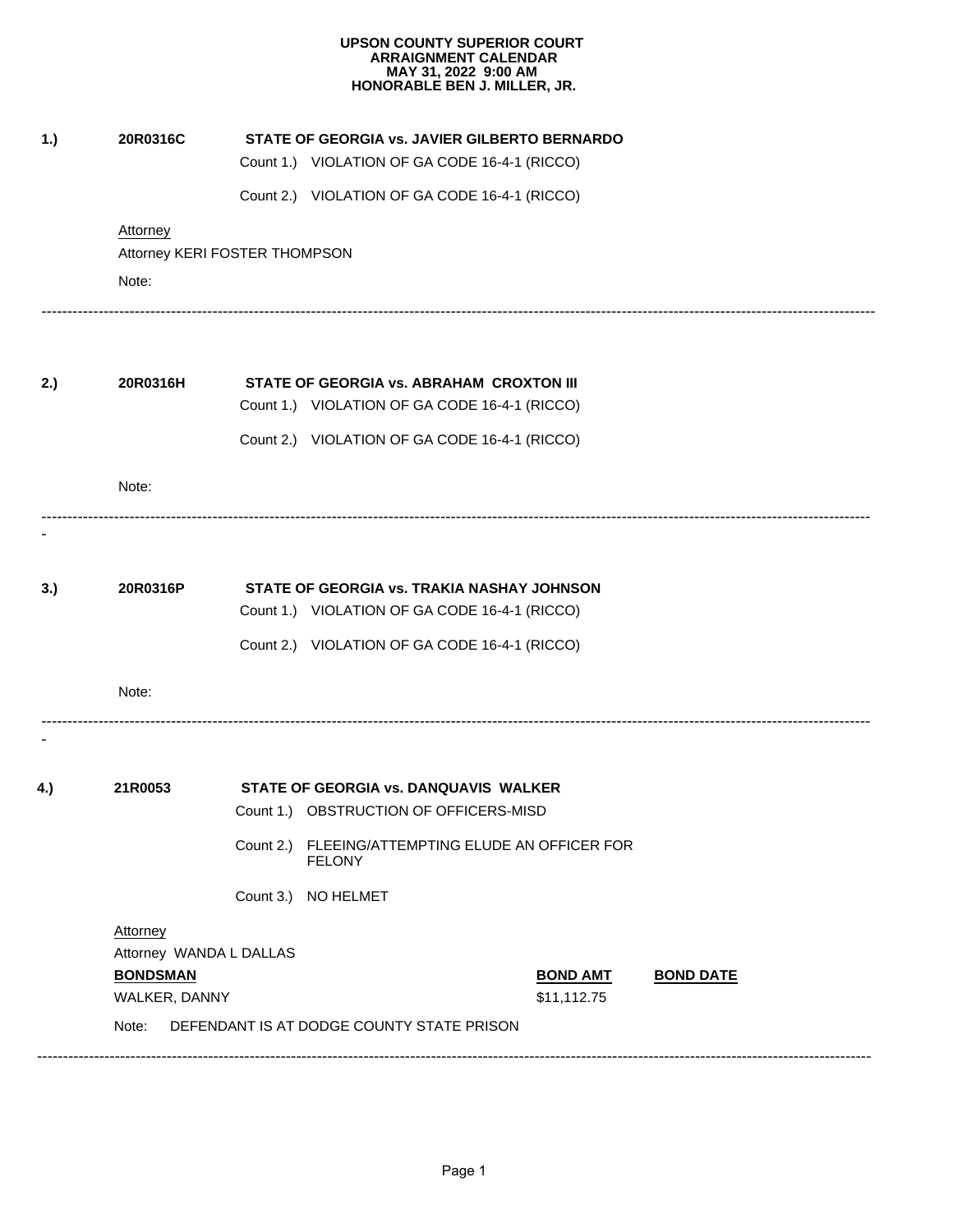- 
- 
- **5.)**<br> **5.1 21R0134 STATE OF GEORGIA vs. SCOTTY LAMAR FALLIN**<br>
Count 1.) FALSE IMPRISONMENT<br>
Count 2.) SIMPLE BATTERY FAMILY VIOLENCE<br>
Count 3.) BATTERY FAMILY VIOLENCE (1ST OFF<br>
MISD<br>
Count 4.) CRUELTY TO CHILDREN I **STATE OF GEORGIA vs. SCOTTY**<br>Count 1.) FALSE IMPRISONMENT<br>Count 2.) SIMPLE BATTERY - FAM<br>Count 3.) BATTERY - FAMILY VIO<br>MISD<br>Count 4.) CRUELTY TO CHILDREI<br>3RD OR SUBSE<br>USSEY STATE OF GEORGIA VS. SCOTTT LAMAR FALLI<br>Count 1.) FALSE IMPRISONMENT<br>Count 2.) SIMPLE BATTERY - FAMILY VIOLENCE<br>Count 3.) BATTERY - FAMILY VIOLENCE (1ST OF<br>MISD<br>Count 4.) CRUELTY TO CHILDREN IN THE 3RD L<br>3RD OR SUBSE<br>USSEY Count 2.) SIMPLE BATTERY - FAMILY VIOLENCE<br>
Count 3.) BATTERY - FAMILY VIOLENCE (1ST OFFENSE)<br>
MISD<br>
Count 4.) CRUELTY TO CHILDREN IN THE 3RD DEGREE<br>
3RD OR SUBSE<br>
USSEY<br>
AL STATE PRISON<br>
----------------------------------MISD
	- Count 3.) BATTERY FAMILY VIOLENCE (1ST OFFENSE<br>
	MISD<br>
	Count 4.) CRUELTY TO CHILDREN IN THE 3RD DEGREE<br>
	3RD OR SUBSE<br>
	USSEY<br>
	AL STATE PRISON<br>
	Count 1) BATTERY-FAMILY VIOLENCE-SUBSEQUENT 3RD OR SUBSE

Attorney

Attorney JOYCE BUSSEY

Note:

-----------------------------------------------------------------------------------------------------------------------------------------------------------------

Attorney<br>
Attorney JOYCE BUSSEY<br>
Note: IN COASTAL STATE PRISON<br>
Note:<br>
21R0135 STATE OF GEORO<br>
Count 1.) BATTER<br>
COUNVIC<br>
Count 2.) CRUELT<br>
Attorney<br>
Nutlemay IOVOF BUSSEY

**6.)**<br> **8.1 21R0135 STATE OF GEORGIA vs. SCOTTY LAMAR FALLIN**<br>
Count 1.) BATTERY-FAMILY VIOLENCE-SUBSEQU<br>
CONVICTION OR P<br>
Count 2.) CRUELTY TO CHILDREN-FELONY<br>
<u>Attorney</u><br>
Attorney JOYCE BUSSEY<br>
Note: IN COASTAL STATE Count 1.) BATTERY-FAMILY VIOLENCE-SUBSEQUENT CONVICTION OR P

**Attorney** 

Attorney JOYCE BUSSEY

-----------------------------------------------------------------------------------------------------------------------------------------------------------------

Count 1.) BATTERY-FAMILY VIOLENCE-SUE<br>CONVICTION OR P<br>Count 2.) CRUELTY TO CHILDREN-FELONY<br>USSEY<br>AL STATE PRISON<br>Count 1.) AGGRAVATED ASSAULT Note: IN COASTAL STATE PRISON **21R0218 STATE OF GEORGIA vs. AVERY MONTEZ CARTER**<br>
Count 1.) AGGRAVATED ASSAULT<br>
Count 2.) AGGRAVATED ASSAULT<br>
Count 3.) RECKLESS CONDUCT<br>
Count 4.) RECEIPT, POSSESSION OR TRANSFER (<br>
FIREARM BY CON<br>
Attorney<br>
Attorney **STATE OF GEORGIA vs. AVERY M**<br>Count 1.) AGGRAVATED ASSAULT<br>Count 2.) AGGRAVATED ASSAULT<br>Count 3.) RECKLESS CONDUCT<br>Count 4.) RECEIPT, POSSESSION<br>FIREARM BY CON<br>A ENGLISH JR SIATE OF GEORGIA VS. AVERT M<br>Count 1.) AGGRAVATED ASSAULT<br>Count 2.) AGGRAVATED ASSAULT<br>Count 3.) RECKLESS CONDUCT<br>Count 4.) RECEIPT, POSSESSION<br>FIREARM BY CON<br>A ENGLISH JR Count 3.) RECKLESS CONDUCT Count 4.) RECEIPT, POSSESSION OR TRANSFER OF FIREARM BY CON Attorney Attorney PASCHAL A ENGLISH JR Note: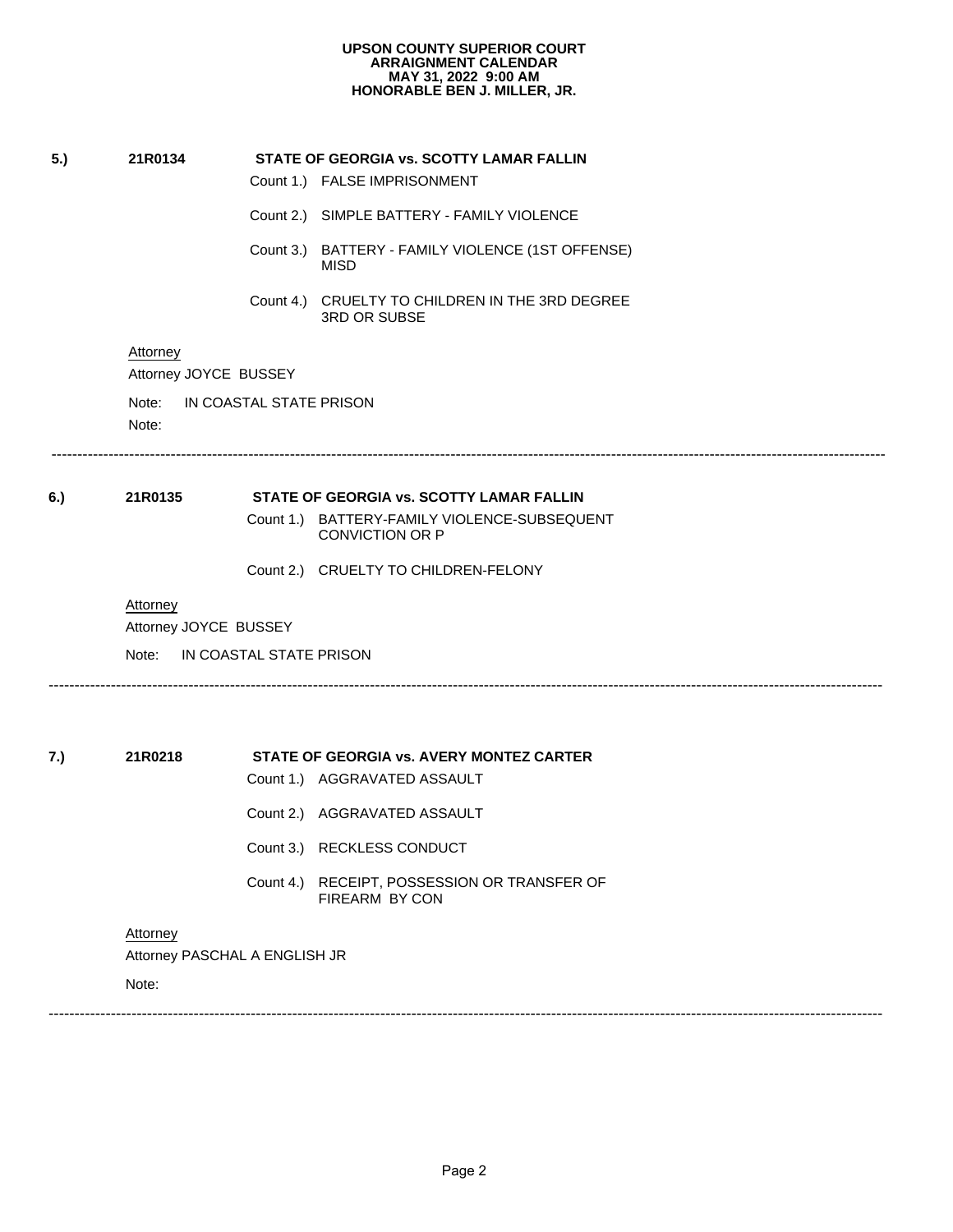| <b>UPSON COUNTY SUPERIOR COURT</b> |
|------------------------------------|
| <b>ARRAIGNMENT CALENDAR</b>        |
| MAY 31, 2022 9:00 AM               |
| HONORABLE BEN J. MILLER, JR.       |

| 8.) | 21R0262                                  | STATE OF GEORGIA vs. CHARLES RAY WASHINGTON JR                         |                           |                  |
|-----|------------------------------------------|------------------------------------------------------------------------|---------------------------|------------------|
|     |                                          | Count 1.) CRIMINAL DAMAGE TO PROPERTY IN THE<br><b>SECOND DEGREE</b>   |                           |                  |
|     |                                          | Count 2.) FLEEING/ATTEMPTING ELUDE AN OFFICER FOR<br><b>FELONY</b>     |                           |                  |
|     |                                          | Count 3.) FLEEING OR ATTEMPTING TO ELUDE A POLICE<br><b>OFFICER</b>    |                           |                  |
|     |                                          | Count 4.) RECKLESS DRIVING                                             |                           |                  |
|     |                                          | Count 5.) DUTY TO STOP AT SCENE OF ACCIDENT<br>(HIT&RUN, LEAVE.)       |                           |                  |
|     |                                          | Count 6.) SPEEDING                                                     |                           |                  |
|     |                                          | Count 7.) D.U.I. DRUGS                                                 |                           |                  |
|     |                                          | Count 8.) OPEN CONTAINER VIOLATION                                     |                           |                  |
|     | <b>Attorney</b><br>Attorney JOYCE BUSSEY |                                                                        |                           |                  |
|     | <b>BONDSMAN</b><br>OR BOND,              |                                                                        | <b>BOND AMT</b><br>\$0.00 | <b>BOND DATE</b> |
|     | Note:                                    |                                                                        |                           |                  |
|     |                                          |                                                                        |                           |                  |
|     |                                          |                                                                        |                           |                  |
|     |                                          |                                                                        |                           |                  |
|     | 21R0341                                  | STATE OF GEORGIA vs. TERRI LEANN FOSTER<br>Count 1.) CRIMINAL TRESPASS |                           |                  |
|     | <b>Attorney</b>                          |                                                                        |                           |                  |
|     | Attorney JOYCE BUSSEY                    |                                                                        |                           |                  |
|     | <b>BONDSMAN</b>                          |                                                                        | <b>BOND AMT</b>           | <b>BOND DATE</b> |
| 9.) | OR,                                      |                                                                        | \$0.00                    |                  |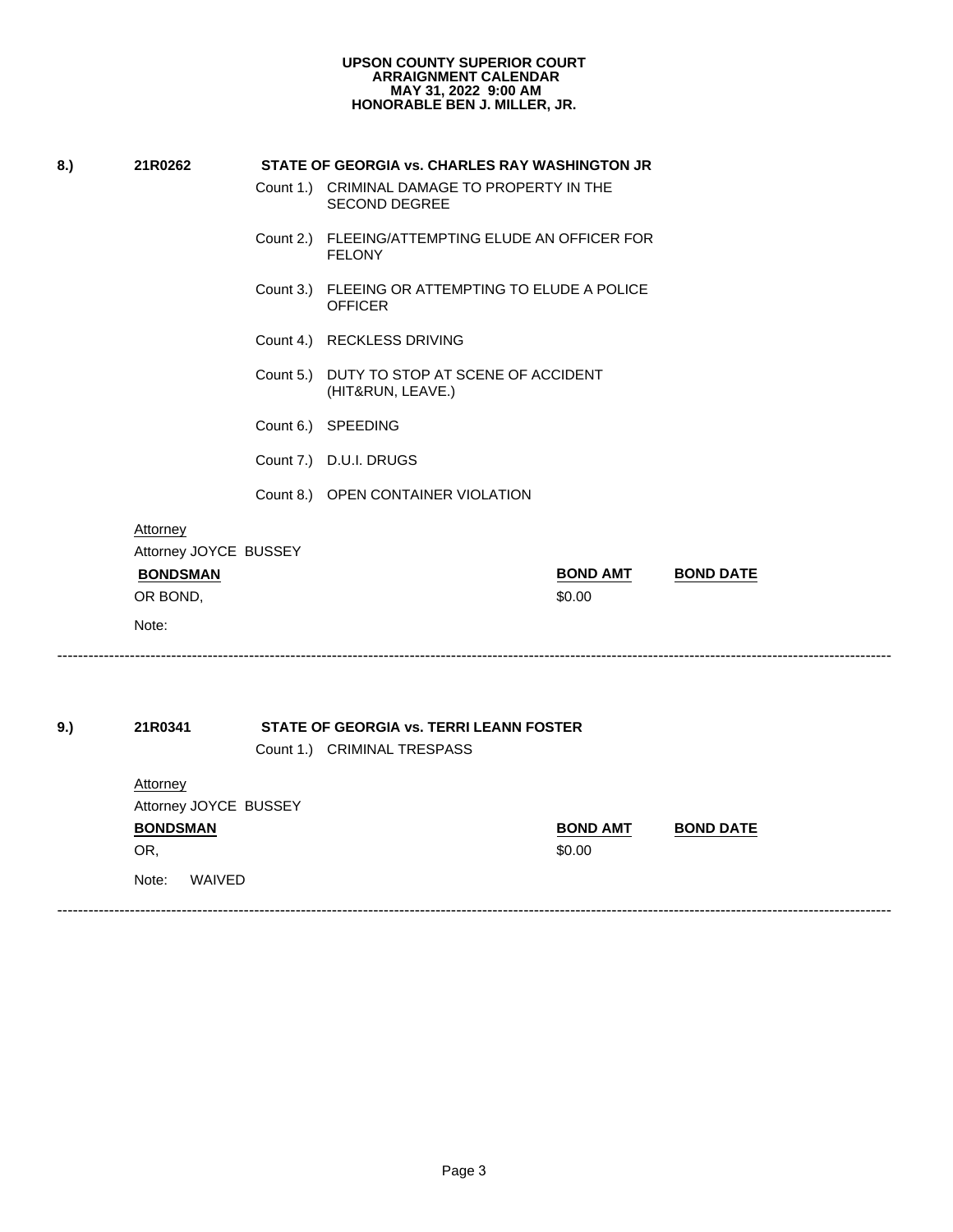| 10.) | 22R0046                           | <b>STATE OF GEORGIA VS. MICHAEL JAMES THOMPSON</b>               |                               |                  |
|------|-----------------------------------|------------------------------------------------------------------|-------------------------------|------------------|
|      |                                   | Count 1.) CRIMINAL TRESPASS                                      |                               |                  |
|      |                                   | Count 2.) THEFT BY TAKING - FELONY                               |                               |                  |
|      | Note:                             |                                                                  |                               |                  |
|      |                                   |                                                                  |                               |                  |
| 11.) | 22R0050                           | STATE OF GEORGIA vs. CHRISTOPHER KYLE HARRIS                     |                               |                  |
|      |                                   | Count 1.) FORGERY - 3RD DEGREE                                   |                               |                  |
|      | Attorney                          |                                                                  |                               |                  |
|      | Attorney JOYCE BUSSEY             |                                                                  |                               |                  |
|      | <b>BONDSMAN</b><br>AFFORD-A-BAIL, |                                                                  | <b>BOND AMT</b><br>\$5,000.00 | <b>BOND DATE</b> |
|      | Note:                             |                                                                  |                               |                  |
|      |                                   |                                                                  |                               |                  |
| 12.) | 22R0051                           | STATE OF GEORGIA vs. TONIE JEANETTE PARKER                       |                               |                  |
|      |                                   | Count 1.) BATTERY - FAMILY VIOLENCE (1ST OFFENSE)<br><b>MISD</b> |                               |                  |
|      |                                   | Count 2.) CRUELTY TO CHILDREN-FELONY                             |                               |                  |
|      | Attorney<br>Attorney JOYCE BUSSEY |                                                                  |                               |                  |
|      | <b>BONDSMAN</b>                   |                                                                  | <b>BOND AMT</b>               | <b>BOND DATE</b> |
|      | AFFORD-A-BAIL,                    |                                                                  | \$10,000.00                   |                  |
|      | PARKER, JOHN                      |                                                                  | \$0.00                        |                  |
|      | Note:                             |                                                                  |                               |                  |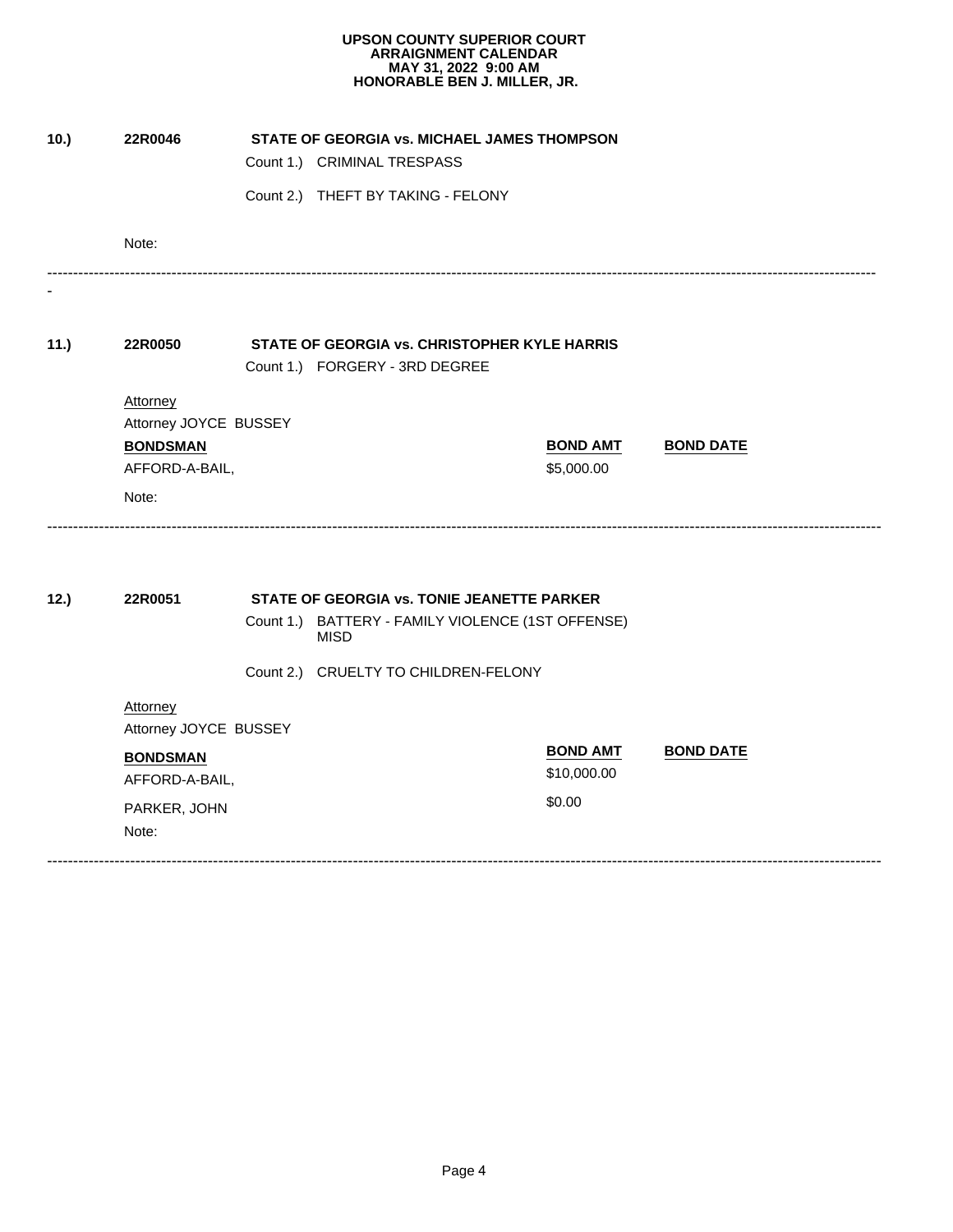| 13.) | 22R0052                                                                         | STATE OF GEORGIA vs. SHUN ALI QUILLER JR<br>Count 1.) CRIMINAL TRESPASS                      |                               |                  |
|------|---------------------------------------------------------------------------------|----------------------------------------------------------------------------------------------|-------------------------------|------------------|
|      | <b>BONDSMAN</b>                                                                 |                                                                                              | <b>BOND AMT</b>               | <b>BOND DATE</b> |
|      | AFFORD-A-BAIL,                                                                  |                                                                                              | \$1,000.00                    |                  |
|      | Note:                                                                           |                                                                                              |                               |                  |
| 14.) | 22R0053                                                                         | STATE OF GEORGIA vs. TEODORO LARRAGA RIOS                                                    |                               |                  |
|      |                                                                                 | Count 1.) BATTERY-MISD                                                                       |                               |                  |
|      | <b>BONDSMAN</b>                                                                 |                                                                                              | <b>BOND AMT</b>               | <b>BOND DATE</b> |
|      | 1ST CHOICE BONDING CO,                                                          |                                                                                              | \$3,000.00                    |                  |
|      | Note:                                                                           |                                                                                              |                               |                  |
| 15.) | 22R0054                                                                         | STATE OF GEORGIA vs. BRANDY NICOLE SIMS<br>Count 1.) BATTERY - FAMILY VIOLENCE (1ST OFFENSE) |                               |                  |
|      | Attorney<br>Attorney JOYCE BUSSEY<br><b>BONDSMAN</b><br>AFFORD-A-BAIL,<br>Note: | <b>MISD</b>                                                                                  | <b>BOND AMT</b><br>\$3,000.00 | <b>BOND DATE</b> |
| 16.) | 22R0055                                                                         | STATE OF GEORGIA vs. MARKEVIUS LAMAL SNIPES<br>Count 1.) DISORDERLY CONDUCT                  |                               |                  |
|      | <b>BONDSMAN</b>                                                                 |                                                                                              | <b>BOND AMT</b>               | <b>BOND DATE</b> |
|      | AFFORD-A-BAIL,<br>Note:                                                         |                                                                                              | \$500.00                      |                  |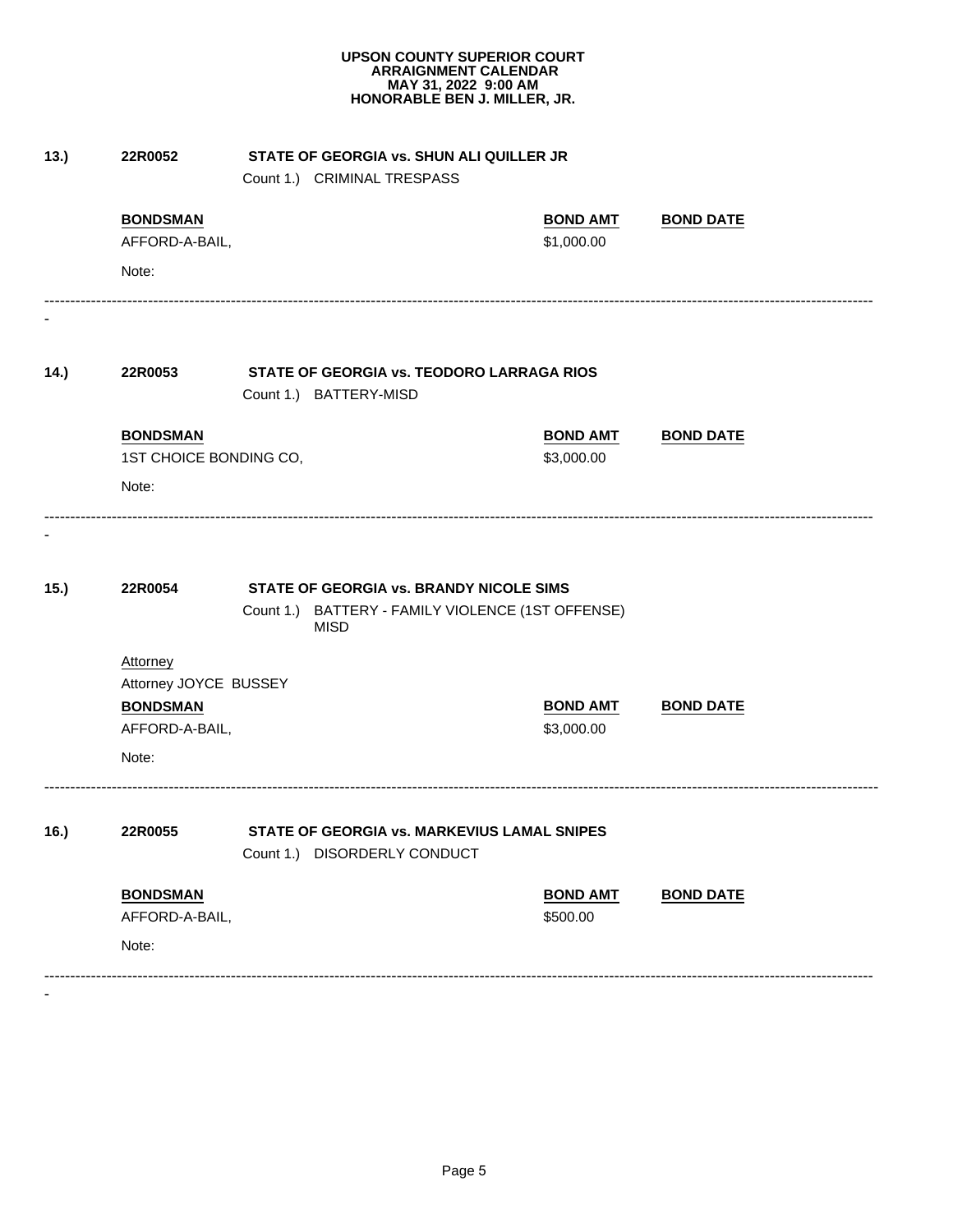|      |                                                                        | Count 1.) AGGRAVATED ASSAULT                                   |
|------|------------------------------------------------------------------------|----------------------------------------------------------------|
|      |                                                                        |                                                                |
|      |                                                                        | Count 2.) THEFT BY RECEIVING STOLEN PROPERTY-<br><b>FELONY</b> |
|      |                                                                        | Count 3.) TERRORISTIC THREATS AND ACTS                         |
|      |                                                                        | Count 4.) RECKLESS CONDUCT                                     |
|      |                                                                        | Count 5.) RECKLESS CONDUCT                                     |
|      | Attorney<br>Attorney JOYCE BUSSEY<br><b>BONDSMAN</b><br>HOLLIS, FABIAN | <b>BOND AMT</b><br><b>BOND DATE</b><br>\$42,500.00             |
|      | Note:                                                                  |                                                                |
|      |                                                                        |                                                                |
| 18.) | 22R0059                                                                | STATE OF GEORGIA vs. JOSHUA MILLER                             |
|      |                                                                        | Count 1.) POSSESSION AND USE OF DRUG RELATED<br><b>OBJECTS</b> |
|      |                                                                        | Count 2.) DRIVING WHILE LICENSE SUSPENDED OR<br><b>REVOKED</b> |
|      |                                                                        | Count 3.) OBSTRUCTION OF OFFICERS-MISD                         |
|      |                                                                        | Count 4.) POSSESSION OF METHAMPHETAMINE                        |
|      |                                                                        | Count 5.) TAIL LIGHTS                                          |
|      | <b>Attorney</b>                                                        |                                                                |
|      | Attorney JOYCE BUSSEY                                                  |                                                                |
|      | Note:                                                                  |                                                                |
|      |                                                                        |                                                                |
|      |                                                                        |                                                                |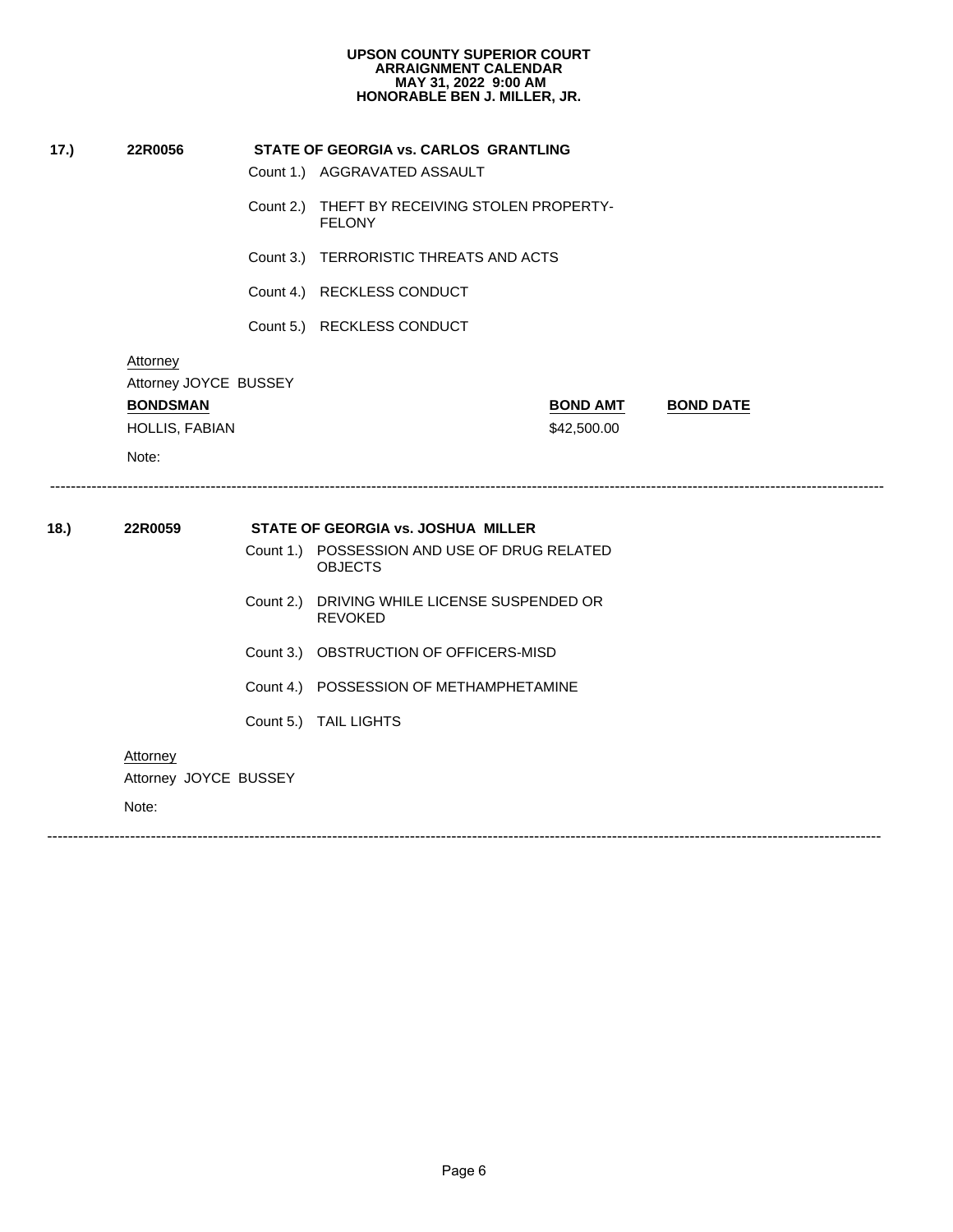- FELONY
- 
- **19.)**<br> **22R0060A 22R0060A STATE OF GEORGIA vs. DESTON DANIEL**<br>
Count 1.) THEFT BY RECEIVING STOLEN F<br>
FELONY<br>
Count 2.) ENTERING AUTO<br>
Count 3.) POSSESSION OF METHAMPHET.<br>
INTENT TO DISTR<br>
Count 4.) TRAFFIC IN COCAI STATE OF GEORGIA vs. DESTON DANIEL<br>
Count 1.) THEFT BY RECEIVING STOLEN PROPERTY-<br>
FELONY<br>
Count 2.) ENTERING AUTO<br>
Count 3.) POSSESSION OF METHAMPHETAMINE WITI<br>
INTENT TO DISTR<br>
Count 4.) TRAFFIC IN COCAINE/MARIJ/ILLEGAL Count 1.) THEFT BY RECEI<br>FELONY<br>Count 2.) ENTERING AUTO<br>Count 3.) POSSESSION OF<br>INTENT TO DISTF<br>Count 4.) TRAFFIC IN COC<br>Count 5.) POSSESSION/MF<br>OLUWA R BEN-SHIDAH Count 2.) ENTERING AUTO<br>
Count 3.) POSSESSION OF METHAMPHETAMINE WITH<br>
INTENT TO DISTR<br>
Count 4.) TRAFFIC IN COCAINE/MARIJ/ILLEGAL DRUGS<br>
Count 5.) POSSESSION/MFG/DIST/ETC OF MARIJUANA<br>
A R BEN-SHIDAH<br>
.................... INTENT TO DISTR
	-
	-

-----------------------------------------------------------------------------------------------------------------------------------------------------------------

# **Attorney**

Attorney IFEOLUWA R BEN-SHIDAH

Note:

# Count 3.) POSSESSION OF METHAMPHETAMINE WITH<br>INTENT TO DISTR<br>Count 4.) TRAFFIC IN COCAINE/MARIJ/ILLEGAL DRUGS<br>Count 5.) POSSESSION/MFG/DIST/ETC OF MARIJUANA<br>A R BEN-SHIDAH<br>STATE OF GEORGIA vs. BRANDY LEE FRILLMAN<br>Count 1.) Count 4.) TRAFFIC IN COCAINE/MARIJ/ILLEGAL DRUGS<br>Count 5.) POSSESSION/MFG/DIST/ETC OF MARIJUANA<br>A R BEN-SHIDAH<br>COUNT THEFT BY RECEIVING STOLEN PROPERTY-FELONY **20.) 22R0060B STATE OF GEORGIA vs. BRANDY LEE FRILLMAN** STATE OF GEORGIA vs. BRANDY LEE FRILLMAN<br>
Count 1.) THEFT BY RECEIVING STOLEN PROPERTY-<br>
FELONY<br>
Count 2.) ENTERING AUTO<br>
Count 3.) POSSESSION OF METHAMPHETAMINE WITI<br>
INTENT TO DISTR<br>
Count 4.) TRAFFIC IN COCAINE/MARIJ/IL FELONY Count 1.) THEFT BY RECEI<br>FELONY<br>Count 2.) ENTERING AUTO<br>Count 3.) POSSESSION OF<br>INTENT TO DISTE<br>Count 4.) TRAFFIC IN COC<br>Count 5.) POSSESSION/MF<br>OLUWA R BEN-SHIDAH<br>RI FOSTER THOMPSON Count 2.) ENTERING AUTO<br>Count 3.) POSSESSION OF METHAMPHETAMINE WITH<br>INTENT TO DISTR<br>Count 4.) TRAFFIC IN COCAINE/MARIJ/ILLEGAL DRUGS<br>Count 5.) POSSESSION/MFG/DIST/ETC OF MARIJUANA<br>A R BEN-SHIDAH<br>TER THOMPSON INTENT TO DISTR Count 4.) TRAFFIC IN COCAINE/MARIJ/ILLEGAL DRUGS Count 5.) POSSESSION/MFG/DIST/ETC OF MARIJUANA Attorney Attorney IFEOLUWA R BEN-SHIDAH Attorney KERI FOSTER THOMPSON Note: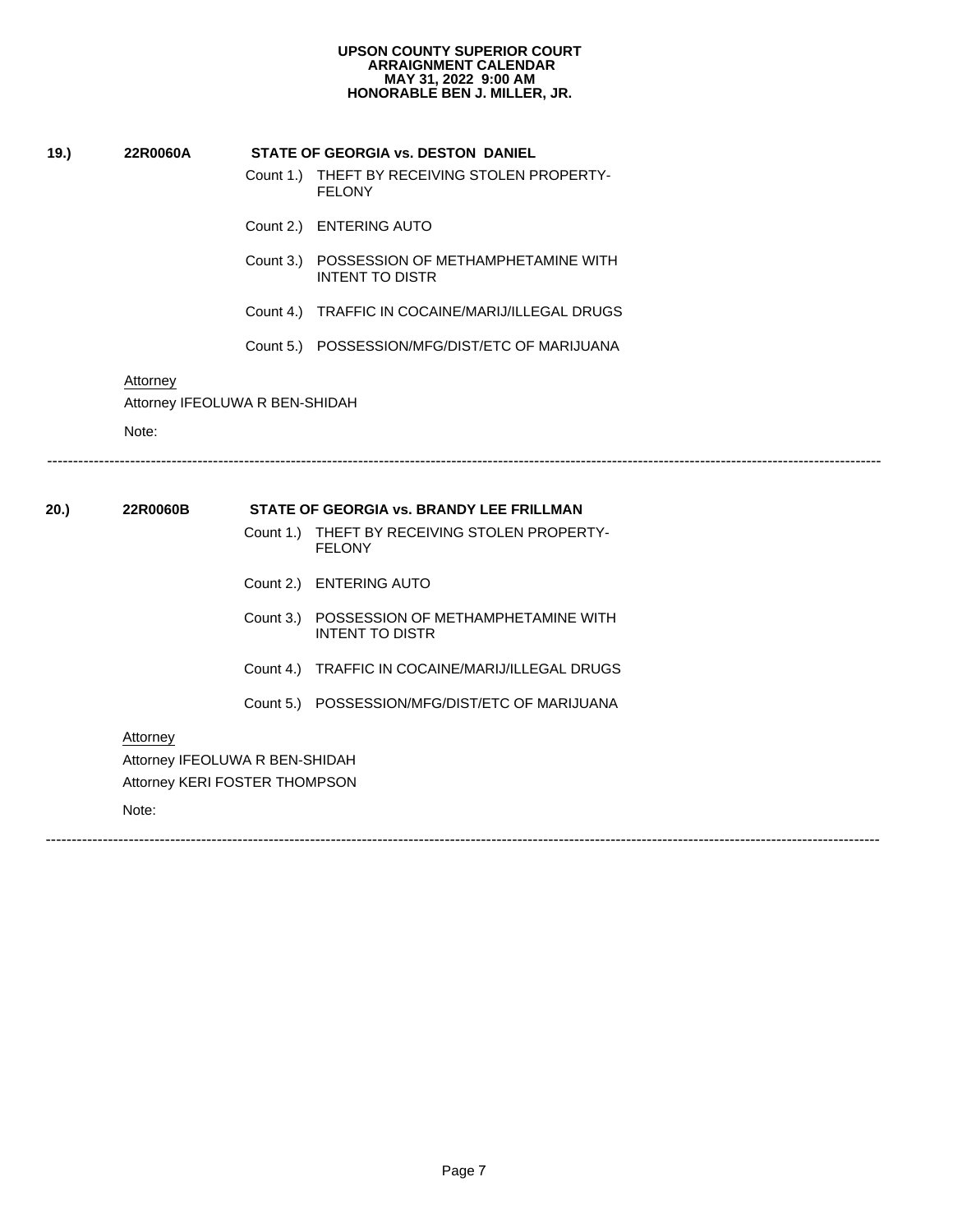|          | <b>UPSON COUNTY SUPERIOR COURT</b><br><b>ARRAIGNMENT CALENDAR</b><br>MAY 31, 2022 9:00 AM<br>HONORABLE BEN J. MILLER, JR. |
|----------|---------------------------------------------------------------------------------------------------------------------------|
| 22R0060C | STATE OF GEORGIA vs. DANNY L O'NEAL                                                                                       |
|          | Count 1.) THEFT BY RECEIVING STOLEN PROPERTY-<br><b>FELONY</b>                                                            |
|          | Count 2.) ENTERING AUTO                                                                                                   |
|          | Count 3.) POSSESSION OF METHAMPHETAMINE WITH<br><b>INTENT TO DISTR</b>                                                    |
|          | Count 4.) TRAFFIC IN COCAINE/MARIJ/ILLEGAL DRUGS                                                                          |
|          | Count 5.) POSSESSION/MFG/DIST/ETC OF MARIJUANA                                                                            |
| Note:    |                                                                                                                           |
|          |                                                                                                                           |
| 22R0061A | STATE OF GEORGIA vs. RONALD BEASON LOWE JR<br>Count 1.) POSSESSION OF METHAMPHETAMINE                                     |
| Attorney |                                                                                                                           |
|          |                                                                                                                           |
|          |                                                                                                                           |
| 22R0074  | STATE OF GEORGIA vs. JOSHUA ALLEN ELLINGTON<br>Count 1.) CRIMINAL TRESPASS                                                |
| Note:    |                                                                                                                           |
|          |                                                                                                                           |
|          |                                                                                                                           |
|          |                                                                                                                           |
|          |                                                                                                                           |
|          | Attorney KARLYN SKALL<br>Note:                                                                                            |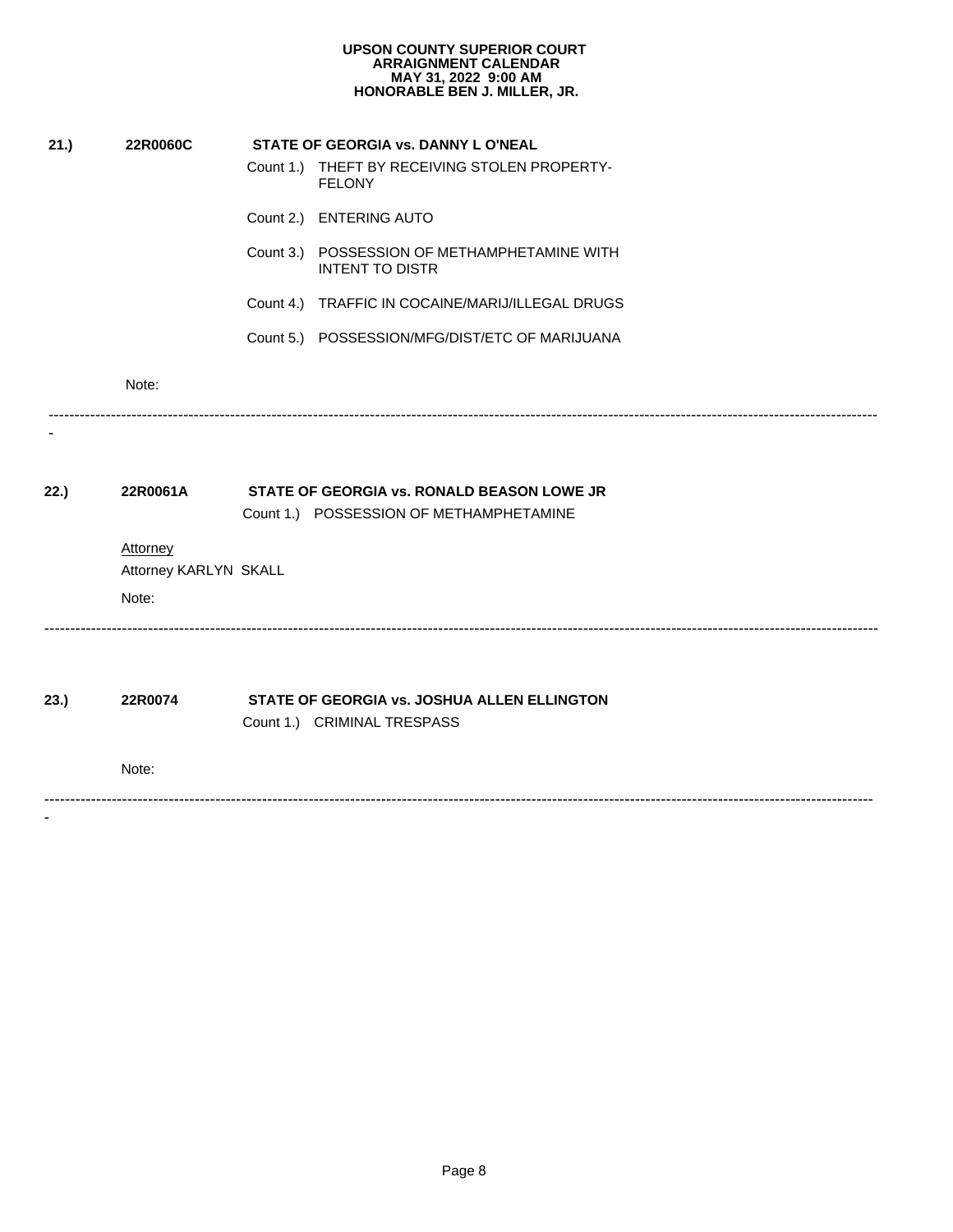| 24.)<br>22R0075<br><b>Attorney</b><br>Attorney JOYCE BUSSEY<br><b>BONDSMAN</b><br>OR BOND,<br>Note:<br>22R0076<br><b>FELONY</b> | STATE OF GEORGIA vs. GABRIEL LEE HAWKS<br>Count 1.) AGGRAVATED CHILD MOLESTATION-MISD-VIC IS<br>13 BUT LE<br>Count 2.) STATUTORY RAPE-MISD-VICTIM IS 14 BUT LESS<br>THAN 16<br><b>BOND AMT</b><br><b>BOND DATE</b><br>\$0.00<br><b>STATE OF GEORGIA vs. TAD ANTONIO MORROW</b><br>Count 1.) POSS OF FIREARM/KNIFE DURING<br><b>CRIME/ATTEMPT CRIME</b> |
|---------------------------------------------------------------------------------------------------------------------------------|--------------------------------------------------------------------------------------------------------------------------------------------------------------------------------------------------------------------------------------------------------------------------------------------------------------------------------------------------------|
|                                                                                                                                 |                                                                                                                                                                                                                                                                                                                                                        |
|                                                                                                                                 |                                                                                                                                                                                                                                                                                                                                                        |
|                                                                                                                                 |                                                                                                                                                                                                                                                                                                                                                        |
| 25.)                                                                                                                            |                                                                                                                                                                                                                                                                                                                                                        |
|                                                                                                                                 |                                                                                                                                                                                                                                                                                                                                                        |
|                                                                                                                                 |                                                                                                                                                                                                                                                                                                                                                        |
|                                                                                                                                 |                                                                                                                                                                                                                                                                                                                                                        |
|                                                                                                                                 |                                                                                                                                                                                                                                                                                                                                                        |
|                                                                                                                                 |                                                                                                                                                                                                                                                                                                                                                        |
|                                                                                                                                 |                                                                                                                                                                                                                                                                                                                                                        |
|                                                                                                                                 | Count 2.) RECEIPT, POSSESSION OR TRANSFER OF<br>FIREARM BY CON                                                                                                                                                                                                                                                                                         |
|                                                                                                                                 | Count 3.) AGGRAVATED ASSAULT                                                                                                                                                                                                                                                                                                                           |
|                                                                                                                                 | Count 4.) THEFT BY RECEIVING STOLEN PROPERTY-                                                                                                                                                                                                                                                                                                          |
|                                                                                                                                 | Count 5.) RECKLESS CONDUCT                                                                                                                                                                                                                                                                                                                             |
|                                                                                                                                 | Count 6.) RECKLESS CONDUCT                                                                                                                                                                                                                                                                                                                             |
|                                                                                                                                 | Count 7.) RECKLESS CONDUCT                                                                                                                                                                                                                                                                                                                             |
| Attorney                                                                                                                        |                                                                                                                                                                                                                                                                                                                                                        |
| Attorney R HEATH ENGLISH                                                                                                        |                                                                                                                                                                                                                                                                                                                                                        |
| WAIVED 04/29/22<br>Note:                                                                                                        |                                                                                                                                                                                                                                                                                                                                                        |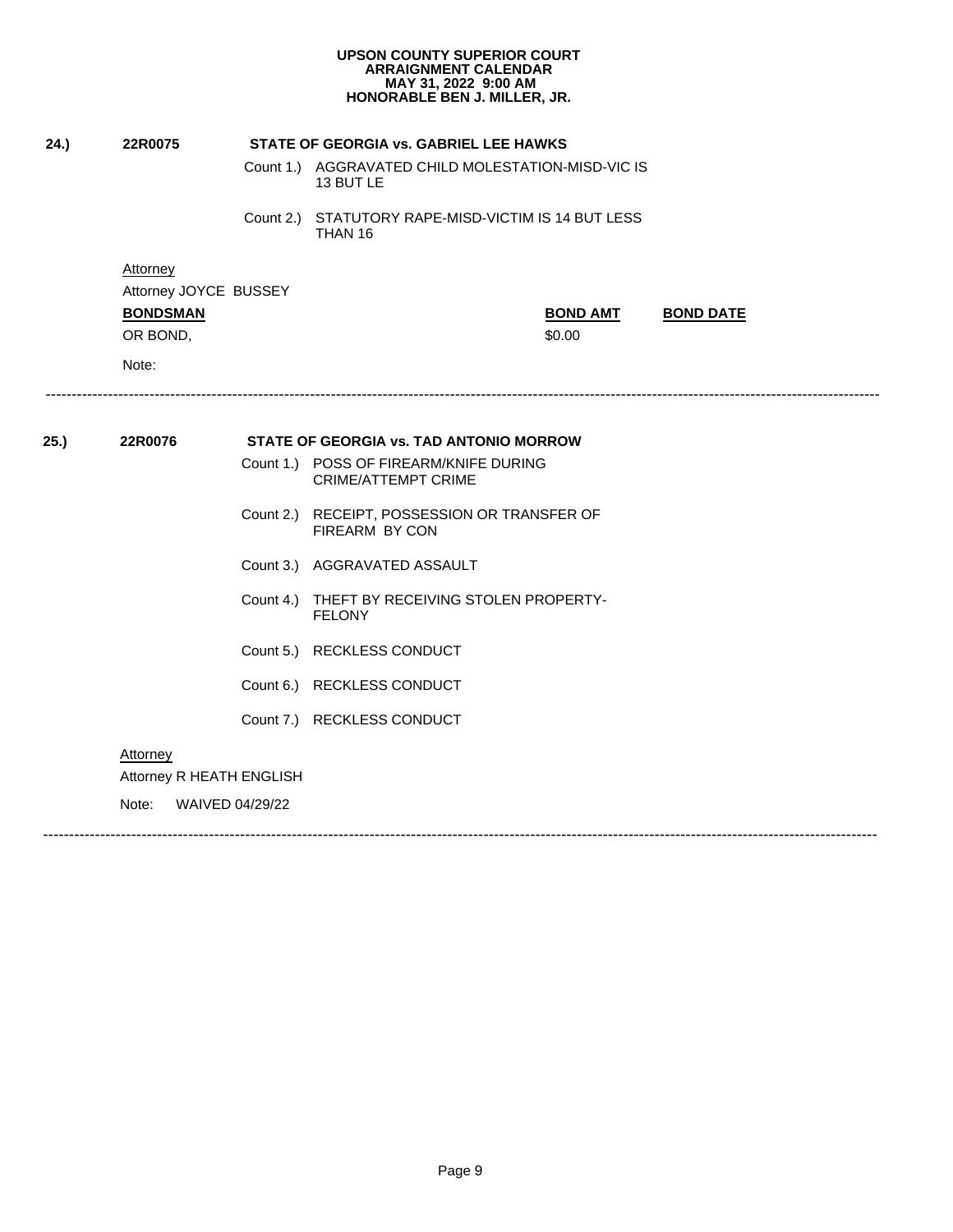| 26.) | 22R0077                |                        | STATE OF GEORGIA vs. MAYA ANN WILLIS                                                |                 |                  |  |
|------|------------------------|------------------------|-------------------------------------------------------------------------------------|-----------------|------------------|--|
|      |                        |                        | Count 1.) POSSESSION OF A SCHEDULE I CONTROLLED<br><b>SUBSTANCE</b>                 |                 |                  |  |
|      |                        |                        | Count 2.) D.U.I. DRUGS                                                              |                 |                  |  |
|      |                        |                        | Count 3.) SPEEDING                                                                  |                 |                  |  |
|      | <b>BONDSMAN</b>        |                        |                                                                                     | <b>BOND AMT</b> | <b>BOND DATE</b> |  |
|      |                        | 1ST CHOICE BONDING CO, |                                                                                     | \$5,045.00      |                  |  |
|      | Note:                  |                        |                                                                                     |                 |                  |  |
|      |                        |                        |                                                                                     |                 |                  |  |
| 27.) | 22R0081                |                        | STATE OF GEORGIA vs. JADA GRIMSLEY                                                  |                 |                  |  |
|      |                        |                        | Count 1.) CRIMINAL DAMAGE TO PROPERTY IN THE<br><b>SECOND DEGREE</b>                |                 |                  |  |
|      | Attorney               |                        |                                                                                     |                 |                  |  |
|      | Attorney JOYCE BUSSEY  |                        |                                                                                     |                 |                  |  |
|      | Note:                  |                        |                                                                                     |                 |                  |  |
|      |                        |                        |                                                                                     |                 |                  |  |
| 28.) | 22R0099                |                        | STATE OF GEORGIA vs. JENNY BROOKE MATHIS<br>Count 1.) POSSESSION OF METHAMPHETAMINE |                 |                  |  |
|      | <b>BONDSMAN</b>        |                        |                                                                                     | <b>BOND AMT</b> | <b>BOND DATE</b> |  |
|      | 1ST CHOICE BONDING CO, |                        |                                                                                     | \$11,000.00     |                  |  |
|      | HOLLAND, PHYLLIS       |                        |                                                                                     | \$0.00          |                  |  |
|      | Note:                  |                        |                                                                                     |                 |                  |  |
|      |                        |                        |                                                                                     |                 |                  |  |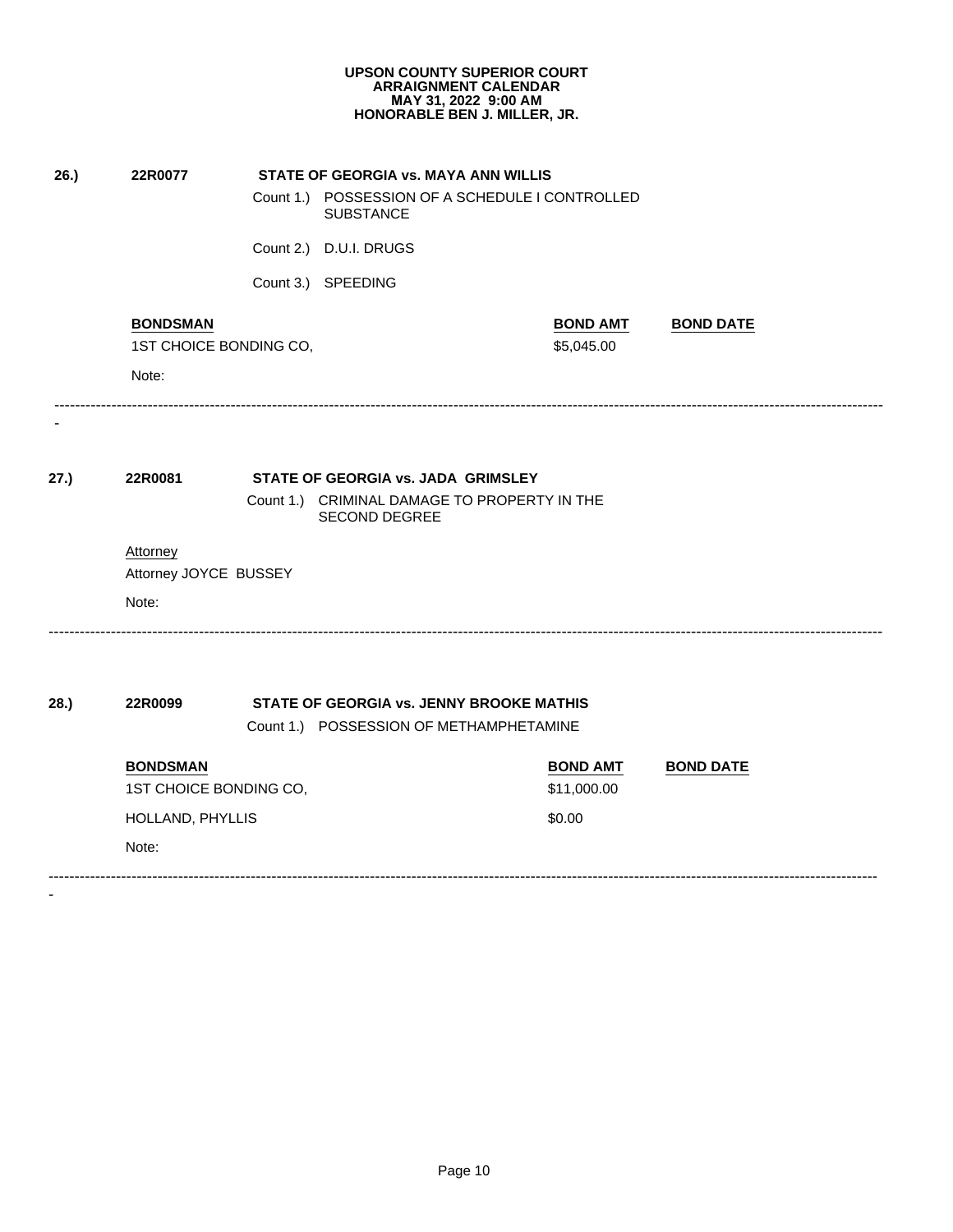# **29.) 22R0103A STATE OF GEORGIA vs. AHMAN KENTEZZ CALDWELL STATE OF GEORGIA vs. AHMAN K**<br>Count 1.) AGGRAVATED ASSAULT<br>Count 2.) AGGRAVATED ASSAULT<br>Count 3.) AGGRAVATED ASSAULT<br>Count 10.) RECKLESS CONDUCT<br>Count 12.) RECKLESS CONDUCT<br>Count 12.) RECKLESS CONDUCT

- 
- STATE OF GEORGIA VS. AHMAN K<br>Count 1.) AGGRAVATED ASSAULT<br>Count 2.) AGGRAVATED ASSAULT<br>Count 10.) RECKLESS CONDUCT<br>Count 11.) RECKLESS CONDUCT<br>Count 12.) RECKLESS CONDUCT<br>Count 13.) RECKLESS CONDUCT<br>Count 13.) RECKLESS CON Count 2.) AGGRAVATED ASSAULT<br>Count 3.) AGGRAVATED ASSAULT<br>Count 10.) RECKLESS CONDUCT<br>Count 11.) RECKLESS CONDUCT<br>Count 12.) RECKLESS CONDUCT<br>Count 13.) RECKLESS CONDUCT<br>Count 14.) RECKLESS CONDUCT
- 
- 
- 
- 
- 
- Count 3.) AGGRAVATED ASSAU<br>Count 10.) RECKLESS CONDUCT<br>Count 11.) RECKLESS CONDUCT<br>Count 12.) RECKLESS CONDUCT<br>Count 13.) RECKLESS CONDUCT<br>Count 15.) RECKLESS CONDUCT<br>Count 15.) RECKLESS CONDUCT
- 
- 
- Count 10.) RECKLESS CONDUCT<br>Count 11.) RECKLESS CONDUCT<br>Count 12.) RECKLESS CONDUCT<br>Count 13.) RECKLESS CONDUCT<br>Count 14.) RECKLESS CONDUCT<br>Count 15.) RECKLESS CONDUCT<br>Count 16.) RECKLESS CONDUCT<br>Count 17.) CRIMINAL DAMAGE Count 11.) RECKLESS CONDUCT<br>Count 12.) RECKLESS CONDUCT<br>Count 13.) RECKLESS CONDUCT<br>Count 14.) RECKLESS CONDUCT<br>Count 15.) RECKLESS CONDUCT<br>Count 16.) RECKLESS CONDUCT<br>Count 17.) CRIMINAL DAMAGE TO<br>SECOND DEGREE Count 12.) RECKLESS CONDUCT<br>Count 13.) RECKLESS CONDUCT<br>Count 14.) RECKLESS CONDUCT<br>Count 15.) RECKLESS CONDUCT<br>Count 16.) RECKLESS CONDUCT<br>Count 17.) CRIMINAL DAMAGE TO<br>SECOND DEGREE<br>Count 18.) VIOLATION OF GA STF<br>PREVENT Count 13.) RECKLESS CONDUCT<br>Count 14.) RECKLESS CONDUCT<br>Count 15.) RECKLESS CONDUCT<br>Count 16.) RECKLESS CONDUCT<br>Count 17.) CRIMINAL DAMAGE TO<br>SECOND DEGREE<br>Count 18.) VIOLATION OF GA STF<br>PREVENT ACT<br>Count 21.) POSS OF FIRE Count 16.) RECKLESS CONDUCT<br>
Count 17.) CRIMINAL DAMAGE TO PROPERTY IN THE<br>
SECOND DEGREE<br>
Count 18.) VIOLATION OF GA STREET GANG TERROF<br>
PREVENT ACT<br>
Count 21.) POSS OF FIREARM/KNIFE DURING<br>
CRIME/ATTEMPT CRIME<br>
Count 22. SECOND DEGREE
- Count 17.) CRIMINAL DAMAGE TO PROPERTY IN THE<br>SECOND DEGREE<br>Count 18.) VIOLATION OF GA STREET GANG TERRORISM<br>PREVENT ACT<br>Count 21.) POSS OF FIREARM/KNIFE DURING<br>CRIME/ATTEMPT CRIME<br>Count 23.) POSS OF FIREARM/KNIFE DURING<br>C PREVENT ACT

----------------------------------------------------------------------------------------------------------------------------------------------------------------

- Count 14.) RECKLESS CONDUCT<br>Count 15.) RECKLESS CONDUCT<br>Count 16.) RECKLESS CONDUCT<br>Count 17.) CRIMINAL DAMAGE T(<br>SECOND DEGREE<br>Count 18.) VIOLATION OF GA STF<br>PREVENT ACT<br>Count 21.) POSS OF FIREARM/KN<br>CRIME/ATTEMPT CRIN Count 15.) RECKLESS CONDUCT<br>Count 16.) RECKLESS CONDUCT<br>Count 17.) CRIMINAL DAMAGE TO<br>SECOND DEGREE<br>Count 18.) VIOLATION OF GA STF<br>PREVENT ACT<br>Count 21.) POSS OF FIREARM/KN<br>CRIME/ATTEMPT CRIN<br>Count 22.) POSS OF FIREARM/KN<br> Count 18.) VIOLATION OF GA STREET GANG<br>
PREVENT ACT<br>
Count 21.) POSS OF FIREARM/KNIFE DURING<br>
CRIME/ATTEMPT CRIME<br>
Count 22.) POSS OF FIREARM/KNIFE DURING<br>
CRIME/ATTEMPT CRIME<br>
Count 23.) POSS OF FIREARM/KNIFE DURING<br>
CRIM CRIME/ATTEMPT CRIME
- Count 22.) POSS OF FIREARM/KNIFE DURING CRIME/ATTEMPT CRIME
- Count 23.) POSS OF FIREARM/KNIFE DURING CRIME/ATTEMPT CRIME

Note: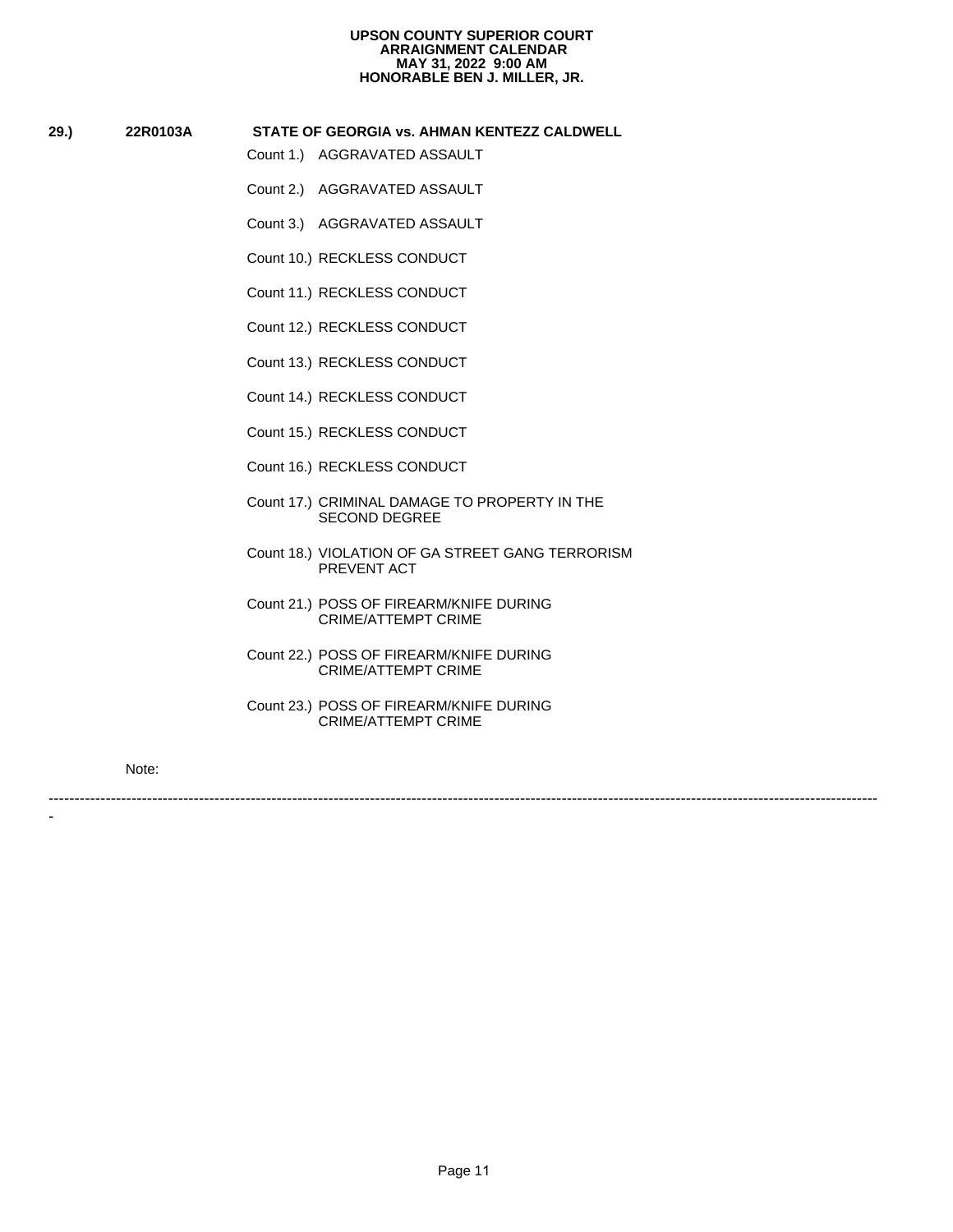# **30.) 22R0103B STATE OF GEORGIA vs. LAZARUS ALI QUILLER**

- 
- 
- **STATE OF GEORGIA vs. LAZARUS**<br>Count 4.) AGGRAVATED ASSAULT<br>Count 5.) AGGRAVATED ASSAULT<br>Count 6.) AGGRAVATED ASSAULT<br>Count 10.) RECKLESS CONDUCT<br>Count 11.) RECKLESS CONDUCT<br>Count 12.) RECKLESS CONDUCT SIATE OF GEORGIA VS. LAZARUS<br>Count 4.) AGGRAVATED ASSAULT<br>Count 5.) AGGRAVATED ASSAULT<br>Count 10.) RECKLESS CONDUCT<br>Count 11.) RECKLESS CONDUCT<br>Count 12.) RECKLESS CONDUCT<br>Count 13.) RECKLESS CONDUCT<br>Count 13.) RECKLESS CON Count 5.) AGGRAVATED ASSAULT<br>Count 6.) AGGRAVATED ASSAULT<br>Count 10.) RECKLESS CONDUCT<br>Count 11.) RECKLESS CONDUCT<br>Count 12.) RECKLESS CONDUCT<br>Count 13.) RECKLESS CONDUCT<br>Count 14.) RECKLESS CONDUCT
- 
- 
- Count 6.) AGGRAVATED ASSAU<br>Count 10.) RECKLESS CONDUCT<br>Count 11.) RECKLESS CONDUCT<br>Count 12.) RECKLESS CONDUCT<br>Count 13.) RECKLESS CONDUCT<br>Count 15.) RECKLESS CONDUCT<br>Count 15.) RECKLESS CONDUCT
- 
- 
- 
- 
- Count 10.) RECKLESS CONDUCT<br>Count 11.) RECKLESS CONDUCT<br>Count 12.) RECKLESS CONDUCT<br>Count 13.) RECKLESS CONDUCT<br>Count 14.) RECKLESS CONDUCT<br>Count 15.) RECKLESS CONDUCT<br>Count 16.) RECKLESS CONDUCT<br>Count 17.) CRIMINAL DAMAGE Count 11.) RECKLESS CONDUCT<br>Count 12.) RECKLESS CONDUCT<br>Count 13.) RECKLESS CONDUCT<br>Count 14.) RECKLESS CONDUCT<br>Count 15.) RECKLESS CONDUCT<br>Count 16.) RECKLESS CONDUCT<br>Count 17.) CRIMINAL DAMAGE TO<br>SECOND DEGREE Count 12.) RECKLESS CONDUCT<br>Count 13.) RECKLESS CONDUCT<br>Count 14.) RECKLESS CONDUCT<br>Count 15.) RECKLESS CONDUCT<br>Count 16.) RECKLESS CONDUCT<br>Count 17.) CRIMINAL DAMAGE TO<br>SECOND DEGREE<br>Count 19.) VIOLATION OF GA STF<br>PREVENT Count 13.) RECKLESS CONDUCT<br>Count 14.) RECKLESS CONDUCT<br>Count 15.) RECKLESS CONDUCT<br>Count 16.) RECKLESS CONDUCT<br>Count 17.) CRIMINAL DAMAGE TO<br>SECOND DEGREE<br>Count 19.) VIOLATION OF GA STF<br>PREVENT ACT<br>Count 24.) POSS OF FIRE Count 14.) RECKLESS CONDUCT<br>Count 15.) RECKLESS CONDUCT<br>Count 16.) RECKLESS CONDUCT<br>Count 17.) CRIMINAL DAMAGE TO<br>SECOND DEGREE<br>Count 19.) VIOLATION OF GA STF<br>PREVENT ACT<br>Count 24.) POSS OF FIREARM/KN<br>CRIME/ATTEMPT CRIN Count 15.) RECKLESS CONDUCT<br>Count 16.) RECKLESS CONDUCT<br>Count 17.) CRIMINAL DAMAGE TO<br>SECOND DEGREE<br>Count 19.) VIOLATION OF GA STIF<br>PREVENT ACT<br>Count 24.) POSS OF FIREARM/KN<br>CRIME/ATTEMPT CRIN<br>Count 25.) POSS OF FIREARM/KN Count 16.) RECKLESS CONDUCT<br>
Count 17.) CRIMINAL DAMAGE TO PROPERTY IN THE<br>
SECOND DEGREE<br>
Count 19.) VIOLATION OF GA STREET GANG TERROF<br>
PREVENT ACT<br>
Count 24.) POSS OF FIREARM/KNIFE DURING<br>
CRIME/ATTEMPT CRIME<br>
Count 25. SECOND DEGREE
- Count 17.) CRIMINAL DAMAGE TO PROPERTY IN THE<br>SECOND DEGREE<br>Count 19.) VIOLATION OF GA STREET GANG TERRORISM<br>PREVENT ACT<br>Count 24.) POSS OF FIREARM/KNIFE DURING<br>CRIME/ATTEMPT CRIME<br>Count 26.) POSS OF FIREARM/KNIFE DURING<br>C PREVENT ACT
- CRIME/ATTEMPT CRIME
- Count 19.) VIOLATION OF GA STREET GANG<br>
PREVENT ACT<br>
Count 24.) POSS OF FIREARM/KNIFE DURING<br>
CRIME/ATTEMPT CRIME<br>
Count 25.) POSS OF FIREARM/KNIFE DURING<br>
CRIME/ATTEMPT CRIME<br>
Count 26.) POSS OF FIREARM/KNIFE DURING<br>
CRIM Count 24.) POSS OF FIREARM/KNIFE DURING<br>CRIME/ATTEMPT CRIME<br>Count 25.) POSS OF FIREARM/KNIFE DURING<br>CRIME/ATTEMPT CRIME<br>Count 26.) POSS OF FIREARM/KNIFE DURING<br>CRIME/ATTEMPT CRIME<br>A ENGLISH JR<br>CRIME/ATTEMPT CRIME CRIME/ATTEMPT CRIME
- Count 25.) POSS OF FIREARM/KNIFE DURING<br>CRIME/ATTEMPT CRIME<br>Count 26.) POSS OF FIREARM/KNIFE DURING<br>CRIME/ATTEMPT CRIME<br>A ENGLISH JR<br>CRIME/ATTEMPT CRIME CRIME/ATTEMPT CRIME

### **Attorney**

Attorney PASCHAL A ENGLISH JR

Note: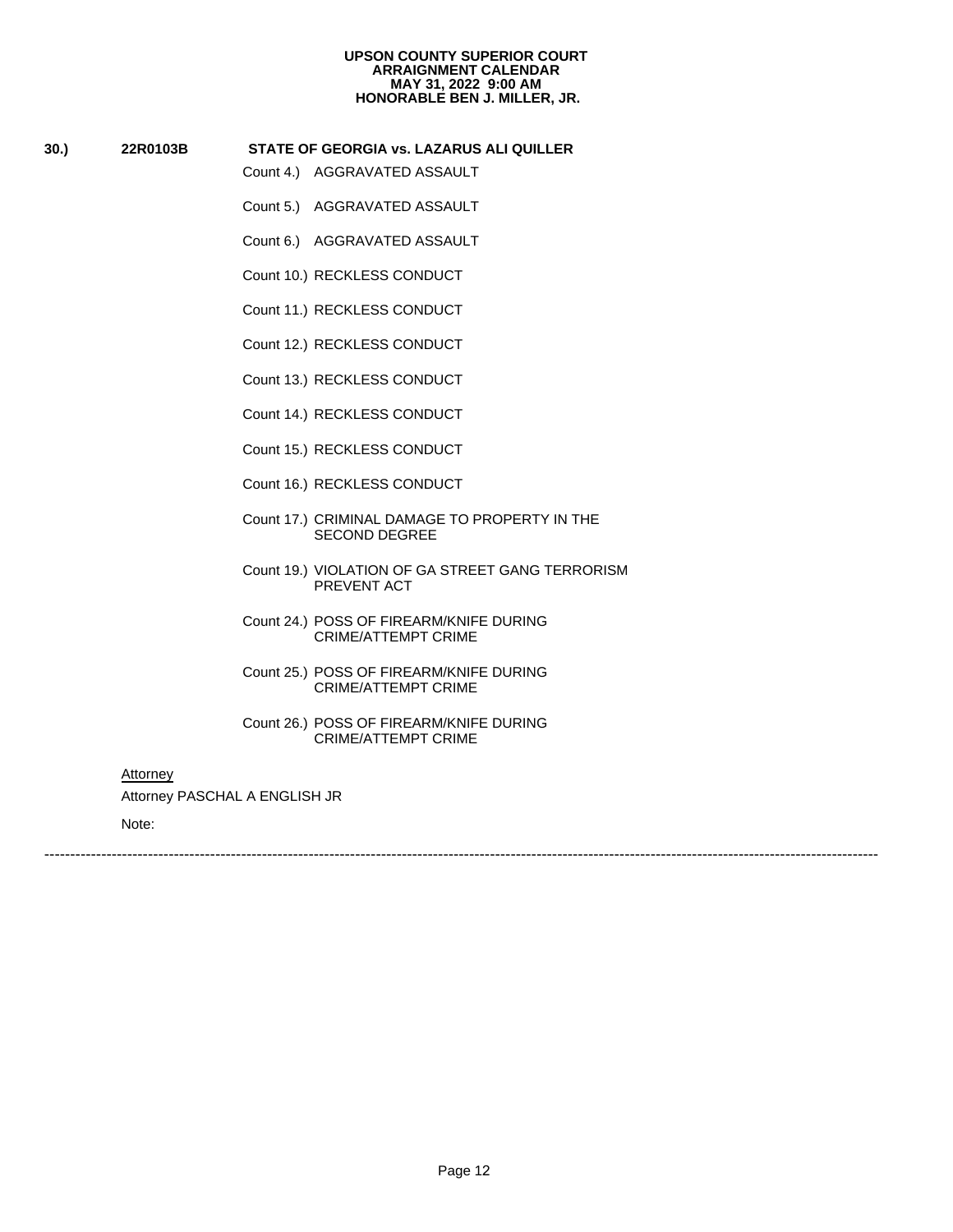| 31.) | 22R0107                           | <b>STATE OF GEORGIA vs. DESMOND WALKER</b>                            |                 |                  |
|------|-----------------------------------|-----------------------------------------------------------------------|-----------------|------------------|
|      |                                   | Count 1.) MARIJUANA-LESS THAN 1 OZ                                    |                 |                  |
|      |                                   | Count 2.) OBSTRUCTION OF OFFICERS-MISD                                |                 |                  |
|      | <b>BONDSMAN</b>                   |                                                                       | <b>BOND AMT</b> | <b>BOND DATE</b> |
|      | WALKER, ERIC JAMES                |                                                                       | \$10,500.00     |                  |
|      | Note:                             |                                                                       |                 |                  |
|      |                                   |                                                                       |                 |                  |
| 32.  | 22R0108A                          | STATE OF GEORGIA vs. CHRISTOPHER LEE MELTON                           |                 |                  |
|      |                                   | Count 1.) CONSPIRACY TO COMMIT A FELONY                               |                 |                  |
|      |                                   | Count 2.) CONSPIRACY TO COMMIT A FELONY                               |                 |                  |
|      |                                   | Count 3.) POSSESSION OF METHAMPHETAMINE                               |                 |                  |
|      |                                   | Count 4.) POSSESSION OF A SCHEDULE III CONTROLLED<br><b>SUBSTANCE</b> |                 |                  |
|      |                                   | Count 5.) GOING INSIDE GUARDLINE<br>W/WEAPON,LIQUOR,DRUGS             |                 |                  |
|      |                                   | Count 6.) GOING INSIDE GUARDLINE<br>W/WEAPON,LIQUOR,DRUGS             |                 |                  |
|      | Attorney<br>Attorney KARLYN SKALL |                                                                       |                 |                  |
|      | <b>BONDSMAN</b>                   |                                                                       | <b>BOND AMT</b> | <b>BOND DATE</b> |
|      | AFFORD-A-BAIL,                    |                                                                       | \$30,000.00     |                  |
|      | Note:                             |                                                                       |                 |                  |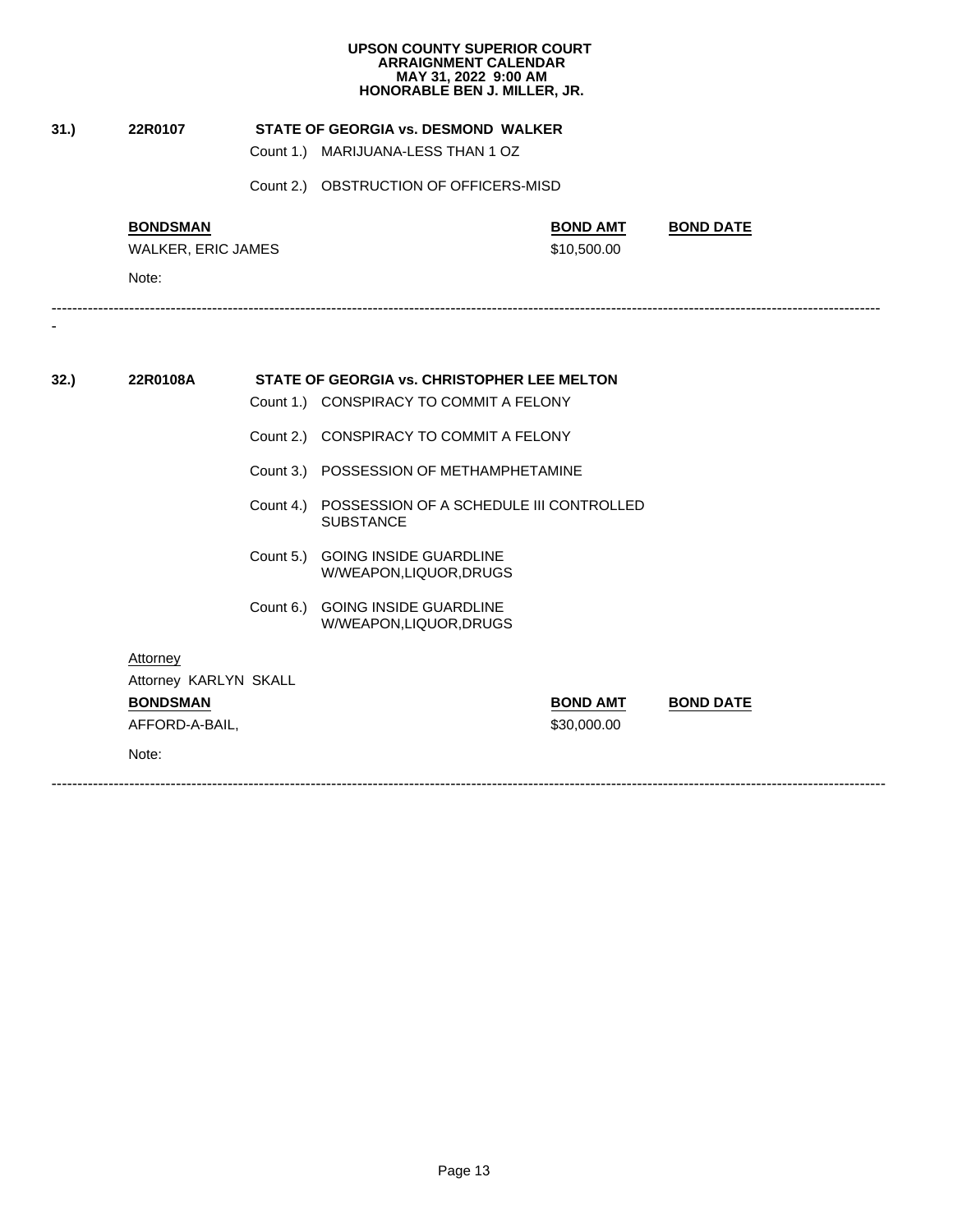| UPSON COUNTY SUPERIOR COURT  |
|------------------------------|
| <b>ARRAIGNMENT CALENDAR</b>  |
| MAY 31, 2022 9:00 AM         |
| HONORABLE BEN J. MILLER, JR. |

|      |                               |           | HONORABLE BEN J. MILLER, JR.                                |                 |                  |
|------|-------------------------------|-----------|-------------------------------------------------------------|-----------------|------------------|
| 33.) | 22R0108B                      |           | STATE OF GEORGIA vs. JOSHUA RYAN MELTON                     |                 |                  |
|      |                               |           | Count 1.) CONSPIRACY TO COMMIT A FELONY                     |                 |                  |
|      |                               | Count 2.) | CONSPIRACY TO COMMIT A FELONY                               |                 |                  |
|      |                               |           | Count 3.) POSSESSION OF METHAMPHETAMINE                     |                 |                  |
|      |                               | Count 4.) | POSSESSION OF A SCHEDULE III CONTROLLED<br><b>SUBSTANCE</b> |                 |                  |
|      |                               | Count 5.) | <b>GOING INSIDE GUARDLINE</b><br>W/WEAPON,LIQUOR,DRUGS      |                 |                  |
|      |                               | Count 6.) | <b>GOING INSIDE GUARDLINE</b><br>W/WEAPON,LIQUOR,DRUGS      |                 |                  |
|      | Attorney                      |           |                                                             |                 |                  |
|      | Attorney WILLIAM IMHOFF       |           |                                                             |                 |                  |
|      | Note:                         |           |                                                             |                 |                  |
|      |                               |           |                                                             |                 |                  |
| 34.  | 22R0109                       |           | STATE OF GEORGIA vs. EVA STAR HANSON                        |                 |                  |
|      |                               |           | Count 1.) FALSE REPORT OF A CRIME                           |                 |                  |
|      | Attorney                      |           |                                                             |                 |                  |
|      | Attorney PASCHAL A ENGLISH JR |           |                                                             |                 |                  |
|      |                               |           |                                                             | <b>BOND AMT</b> | <b>BOND DATE</b> |
|      | <b>BONDSMAN</b>               |           |                                                             |                 |                  |
|      | AFFORD-A-BAIL,                |           |                                                             | \$1,000.00      |                  |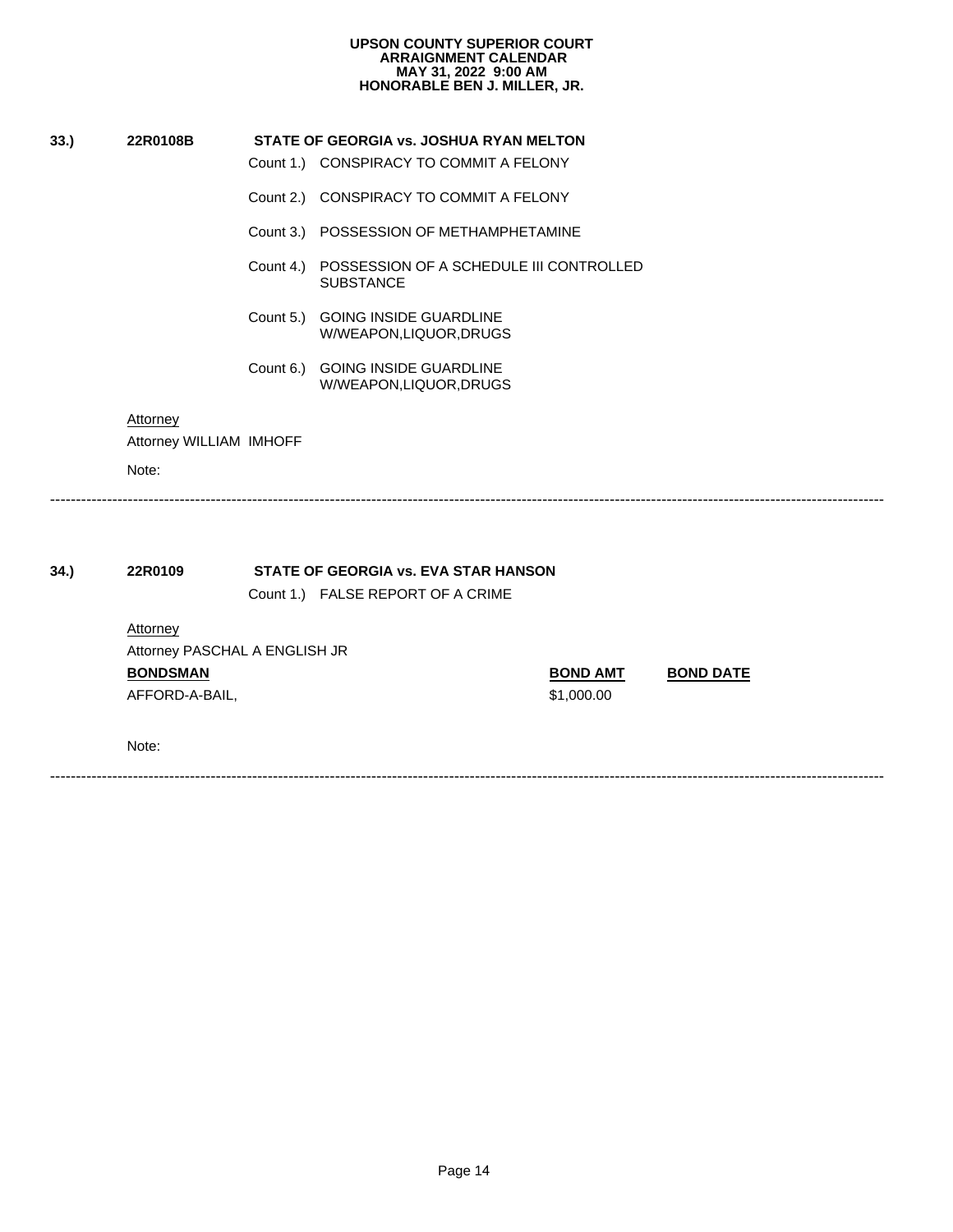| 35. | 22R0113                | STATE OF GEORGIA vs. CHARLES PATRICK WILLIAMS                         |                  |  |  |
|-----|------------------------|-----------------------------------------------------------------------|------------------|--|--|
|     |                        | Count 1.) POSSESSION OF A SCHEDULE IV CONTROLLED<br><b>SUBSTANCE</b>  |                  |  |  |
|     |                        | Count 2.) FLEEING OR ATTEMPTING TO ELUDE A POLICE<br><b>OFFICER</b>   |                  |  |  |
|     |                        | Count 3.) RECEIPT, POSSESSION OR TRANSFER OF<br>FIREARM BY CON        |                  |  |  |
|     |                        | Count 4.) RECEIPT, POSSESSION OR TRANSFER OF<br><b>FIREARM BY CON</b> |                  |  |  |
|     |                        | Count 5.) OPERATING VEHICLE WITHOUT VALID TAG                         |                  |  |  |
|     |                        | Count 6.) NOTICE OF CHANGE OF ADDRESS OR NAME                         |                  |  |  |
|     | Attorney               |                                                                       |                  |  |  |
|     | Attorney JOYCE BUSSEY  |                                                                       |                  |  |  |
|     | <b>BONDSMAN</b>        | <b>BOND AMT</b>                                                       | <b>BOND DATE</b> |  |  |
|     | 1ST CHOICE BONDING CO, | \$26,500.00                                                           |                  |  |  |
|     | Note:                  |                                                                       |                  |  |  |
|     |                        |                                                                       |                  |  |  |

| 36. | 22R0114               |                | STATE OF GEORGIA vs. CHARLES WILLIAMS<br>Count 1.) CRIMINAL TRESPASS |                 |                  |
|-----|-----------------------|----------------|----------------------------------------------------------------------|-----------------|------------------|
|     |                       |                |                                                                      |                 |                  |
|     |                       |                | Count 2.) CRIMINAL TRESPASS - FAMILY VIOLENCE                        |                 |                  |
|     |                       |                | Count 3.) OBSTRUCTION OF OFFICERS-MISD                               |                 |                  |
|     |                       |                | Count 4.) DISORDERLY CONDUCT                                         |                 |                  |
|     | Attorney              |                |                                                                      |                 |                  |
|     | Attorney JOYCE BUSSEY |                |                                                                      |                 |                  |
|     | <b>BONDSMAN</b>       |                |                                                                      | <b>BOND AMT</b> | <b>BOND DATE</b> |
|     |                       | AFFORD-A-BAIL, |                                                                      |                 |                  |
|     | Note:                 |                |                                                                      |                 |                  |
|     |                       |                |                                                                      |                 |                  |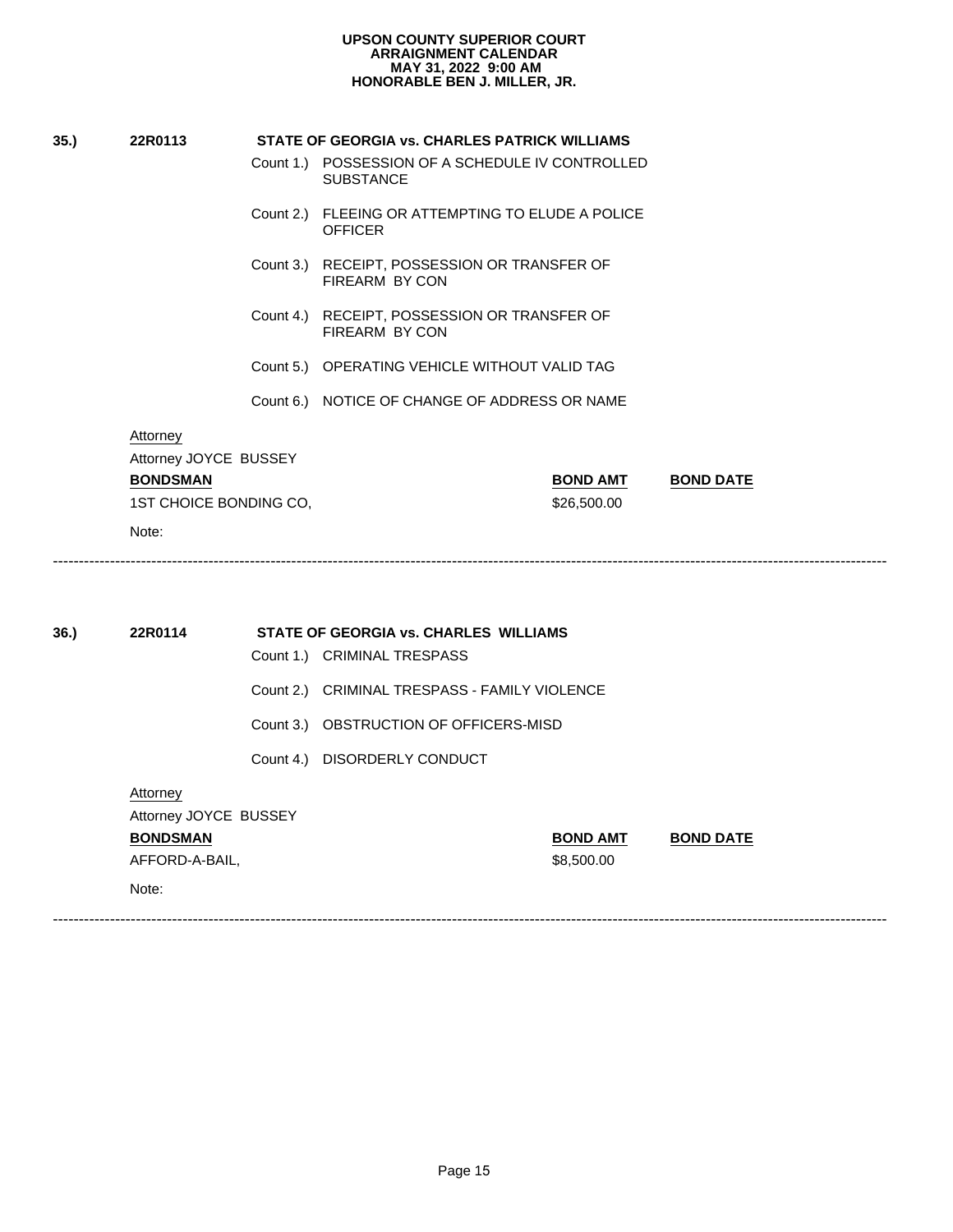| 37.) | 22R0115                                                                         |           | STATE OF GEORGIA vs. CHARLES BERNARD WILLIAMS<br>Count 1.) FORGERY - 4TH DEGREE |                               |                  |
|------|---------------------------------------------------------------------------------|-----------|---------------------------------------------------------------------------------|-------------------------------|------------------|
|      | Attorney<br>Attorney JOYCE BUSSEY<br><b>BONDSMAN</b><br>AFFORD-A-BAIL,<br>Note: |           |                                                                                 | <b>BOND AMT</b><br>\$1,500.00 | <b>BOND DATE</b> |
|      | 22R0118                                                                         |           | STATE OF GEORGIA vs. STEPHEN RICHARD GRUBER                                     |                               |                  |
| 38.  |                                                                                 |           | Count 1.) POSSESSION OF A SCHEDULE I CONTROLLED                                 |                               |                  |
|      |                                                                                 |           | <b>SUBSTANCE</b>                                                                |                               |                  |
|      |                                                                                 |           | Count 2.) MARIJUANA-LESS THAN 1 OZ                                              |                               |                  |
|      |                                                                                 |           | Count 3.) OBEDIENCE TO TRAFFIC CONTROL DEVICE                                   |                               |                  |
|      |                                                                                 | Count 4.) | DRIVING WHILE LICENSE SUSPENDED OR                                              |                               |                  |
|      |                                                                                 |           | <b>REVOKED</b>                                                                  |                               |                  |
|      |                                                                                 |           | Count 5.) SAFETY BELTS-CHILDREN                                                 |                               |                  |
|      | Attorney<br>Attorney J M HELLER                                                 |           |                                                                                 |                               |                  |
|      | Note:                                                                           |           |                                                                                 |                               |                  |
| 39.) | 22R0119A                                                                        |           | STATE OF GEORGIA vs. CAMREN LOGGINS                                             |                               |                  |
|      |                                                                                 |           | Count 1.) DISORDERLY CONDUCT                                                    |                               |                  |
|      |                                                                                 |           | Count 2.) OBSTRUCTION OF OFFICERS-MISD                                          |                               |                  |
|      | <b>BONDSMAN</b>                                                                 |           |                                                                                 | <b>BOND AMT</b>               | <b>BOND DATE</b> |
|      | 1ST CHOICE BONDING CO,                                                          |           |                                                                                 | \$1,000.00                    |                  |
|      |                                                                                 |           |                                                                                 |                               |                  |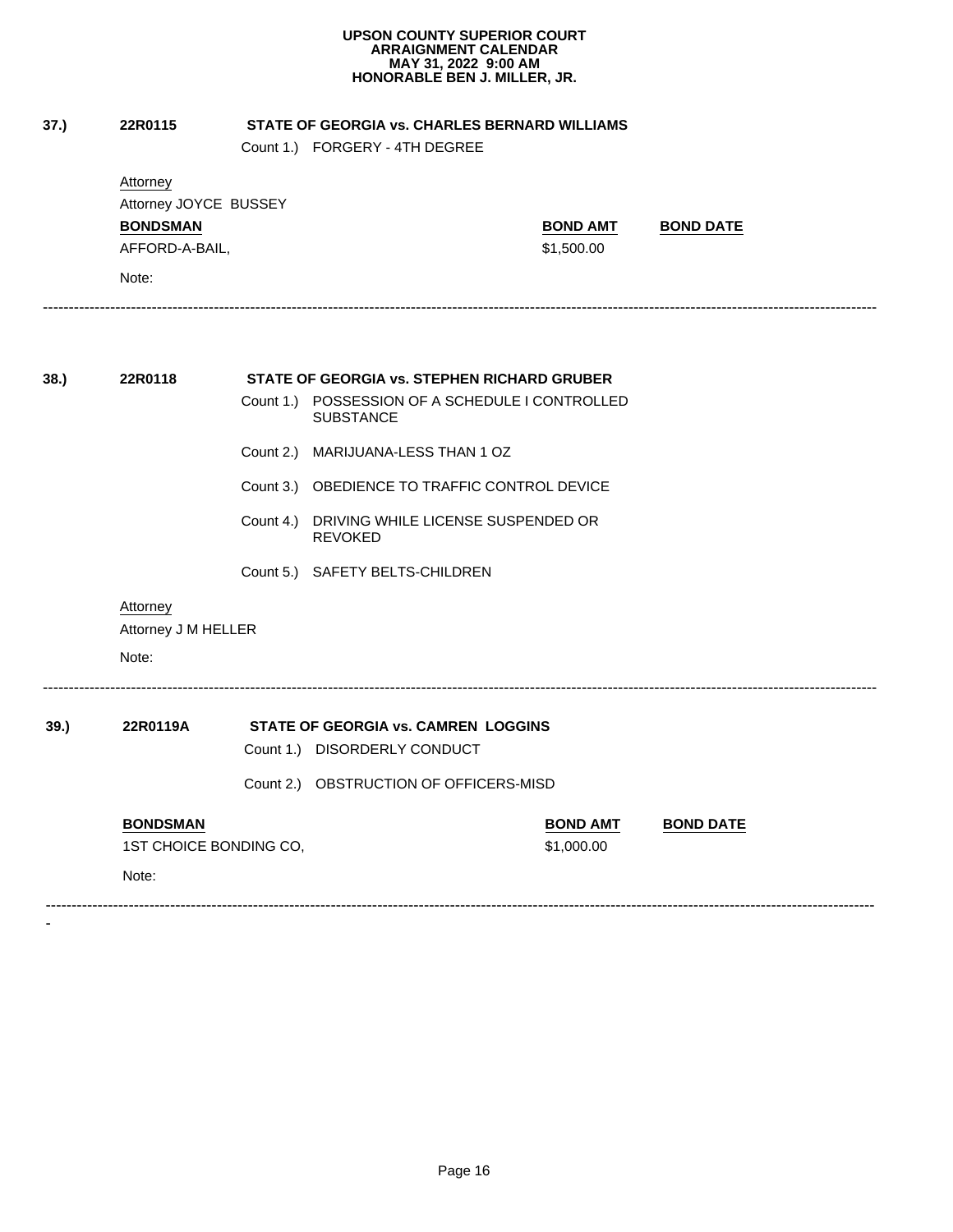|      |                         |           | <b>UPSON COUNTY SUPERIOR COURT</b><br><b>ARRAIGNMENT CALENDAR</b><br>MAY 31, 2022 9:00 AM<br>HONORABLE BEN J. MILLER, JR. |                  |
|------|-------------------------|-----------|---------------------------------------------------------------------------------------------------------------------------|------------------|
| 40.) | 22R0119B                |           | <b>STATE OF GEORGIA vs. CHRISTOPHER LOGGINS</b>                                                                           |                  |
|      |                         |           | Count 3.) SIMPLE ASSAULT - FAMILY VIOLENCE                                                                                |                  |
|      |                         |           | Count 4.) SIMPLE ASSAULT - FAMILY VIOLENCE                                                                                |                  |
|      |                         |           | Count 5.) SIMPLE ASSAULT - FAMILY VIOLENCE                                                                                |                  |
|      |                         |           | Count 6.) SIMPLE BATTERY                                                                                                  |                  |
|      |                         | Count 7.) | CRIMINAL DAMAGE TO PROPERTY IN THE<br><b>SECOND DEGREE</b>                                                                |                  |
|      |                         |           | Count 8.) CRIMINAL TRESPASS                                                                                               |                  |
|      | <b>BONDSMAN</b>         |           | <b>BOND AMT</b>                                                                                                           | <b>BOND DATE</b> |
|      | 1ST CHOICE BONDING CO,  |           | \$18,000.00                                                                                                               |                  |
|      | Note:                   |           |                                                                                                                           |                  |
|      |                         |           | STATE OF GEORGIA vs. CORNELIOUS DURAN WALKER                                                                              |                  |
| 41.) | 22R0120                 |           | Count 1.) FLEEING/ATTEMPTING ELUDE AN OFFICER FOR<br><b>FELONY</b>                                                        |                  |
|      |                         |           | Count 2.) RECKLESS DRIVING                                                                                                |                  |
|      |                         |           | Count 3.) SPEEDING                                                                                                        |                  |
|      |                         |           | Count 4.) SPEEDING                                                                                                        |                  |
|      |                         |           | Count 5.) WRONG CLASS OF DRIVER'S LICENSE                                                                                 |                  |
|      |                         |           | Count 6.) PASSING IN A NO PASSING ZONE                                                                                    |                  |
|      |                         |           | <b>BOND AMT</b>                                                                                                           | <b>BOND DATE</b> |
|      | <b>BONDSMAN</b>         |           |                                                                                                                           |                  |
|      | MATHIS, RICHARD         |           | \$17,670.00                                                                                                               |                  |
|      | Note:                   |           |                                                                                                                           |                  |
|      |                         |           |                                                                                                                           |                  |
| 42.) | 22R0121                 |           | <b>STATE OF GEORGIA vs. DOUGLAS BERNARD WALDEN</b><br>Count 1.) AGGRAVATED ASSAULT                                        |                  |
|      |                         |           | Count 2.) BATTERY - FAMILY VIOLENCE (1ST OFFENSE)<br>MISD                                                                 |                  |
|      | <b>Attorney</b>         |           |                                                                                                                           |                  |
|      | Attorney WILLIAM IMHOFF |           |                                                                                                                           |                  |
|      | <b>BONDSMAN</b>         |           | <b>BOND AMT</b>                                                                                                           | <b>BOND DATE</b> |
|      | OR BOND,                |           | \$0.00                                                                                                                    |                  |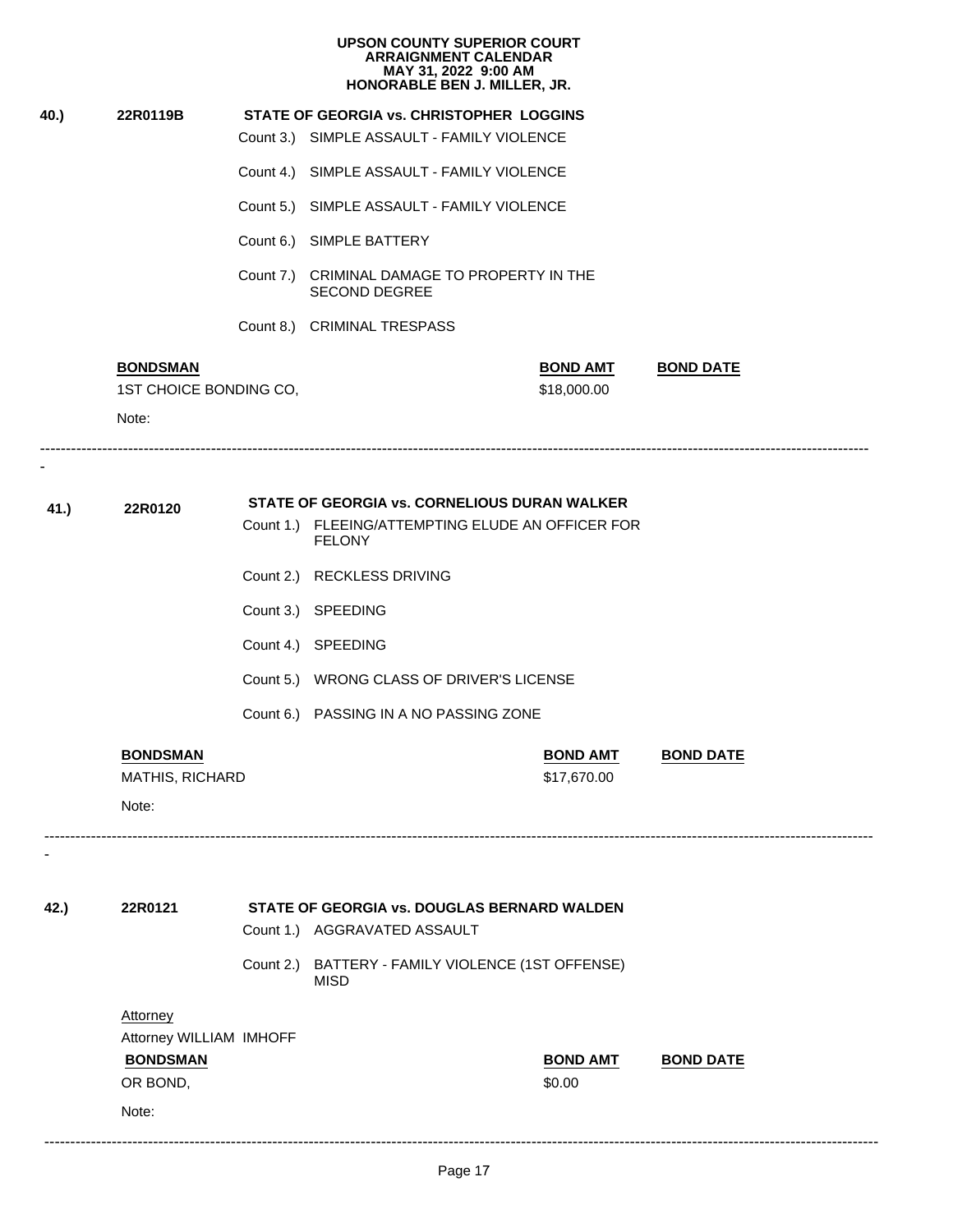| 43.) | 22R0122                                                        | STATE OF GEORGIA vs. JOSHUA ROGERS<br>Count 1.) CRIMINAL TRESPASS                    |                               |                  |
|------|----------------------------------------------------------------|--------------------------------------------------------------------------------------|-------------------------------|------------------|
|      | <b>BONDSMAN</b><br>AFFORD-A-BAIL,                              |                                                                                      | <b>BOND AMT</b><br>\$5,000.00 | <b>BOND DATE</b> |
|      | Note:                                                          |                                                                                      |                               |                  |
|      |                                                                |                                                                                      |                               |                  |
| 44.) | 22R0123A                                                       | STATE OF GEORGIA vs. ANGELA MARIE STATHAM                                            |                               |                  |
|      |                                                                | Count 1.) THEFT BY SHOPLIFTING - MISDEMEANOR                                         |                               |                  |
|      | <b>BONDSMAN</b>                                                |                                                                                      | <b>BOND AMT</b>               | <b>BOND DATE</b> |
|      | 1ST CHOICE BONDING CO,<br>Note:                                |                                                                                      | \$1,094.00                    |                  |
| 45.) | 22R0123B<br><b>BONDSMAN</b><br>1ST CHOICE BONDING CO,<br>Note: | STATE OF GEORGIA vs. TIMOTHY DAVID TURNER<br>Count 1.) THEFT BY SHOPLIFTING - FELONY | <b>BOND AMT</b><br>\$3,000.00 | <b>BOND DATE</b> |
|      |                                                                |                                                                                      |                               |                  |
| 46.) | 22R0124                                                        | STATE OF GEORGIA vs. HUNTER ERIC CHIPMAN                                             |                               |                  |
|      |                                                                | Count 1.) RECKLESS CONDUCT<br>Count 2.) SIMPLE BATTERY                               |                               |                  |
|      |                                                                |                                                                                      |                               |                  |
|      | <b>BONDSMAN</b><br>AFFORD-A-BAIL,                              |                                                                                      | <b>BOND AMT</b><br>\$1,500.00 | <b>BOND DATE</b> |
|      | Note:                                                          |                                                                                      |                               |                  |
|      |                                                                |                                                                                      |                               |                  |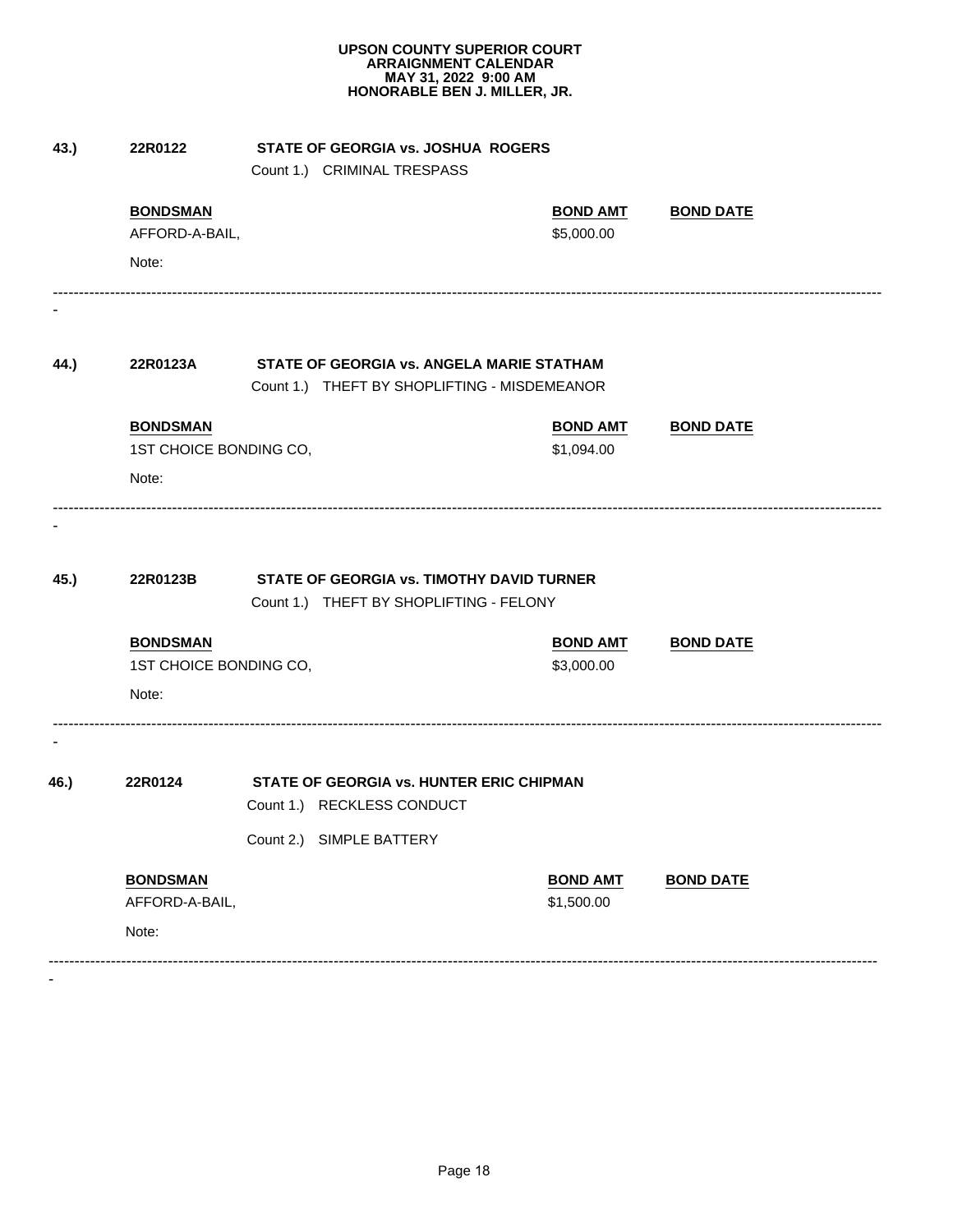|                          | <b>Attorney</b><br>Attorney JOYCE BUSSEY<br><b>BONDSMAN</b><br>AFFORD-A-BAIL, |                                        |                        | Count 1.) CRIMINAL TRESPASS - FAMILY VIOLENCE |                 |                  |  |
|--------------------------|-------------------------------------------------------------------------------|----------------------------------------|------------------------|-----------------------------------------------|-----------------|------------------|--|
|                          |                                                                               |                                        |                        |                                               |                 |                  |  |
|                          |                                                                               |                                        |                        |                                               |                 |                  |  |
|                          |                                                                               |                                        |                        |                                               | <b>BOND AMT</b> | <b>BOND DATE</b> |  |
|                          |                                                                               |                                        |                        |                                               | \$1,500.00      |                  |  |
|                          | Note:                                                                         |                                        |                        |                                               |                 |                  |  |
| 48.)                     | 22R0126                                                                       |                                        |                        | STATE OF GEORGIA vs. ANTHONY JORDAN WILLIS    |                 |                  |  |
|                          |                                                                               |                                        | Count 1.) D.U.I. DRUGS |                                               |                 |                  |  |
|                          |                                                                               | Count 2.)                              | <b>SUBSTANCE</b>       | POSSESSION OF A SCHEDULE II CONTROLLED        |                 |                  |  |
|                          | Attorney                                                                      |                                        |                        |                                               |                 |                  |  |
|                          | Attorney JOYCE BUSSEY                                                         |                                        |                        |                                               |                 |                  |  |
|                          | Note:                                                                         |                                        |                        |                                               |                 |                  |  |
| 49.)                     | STATE OF GEORGIA vs. SHUN ALI QUILLER JR<br>22R0127                           |                                        |                        |                                               |                 |                  |  |
|                          |                                                                               | Count 1.) OBSTRUCTION OF OFFICERS-MISD |                        |                                               |                 |                  |  |
|                          | <b>BONDSMAN</b>                                                               |                                        |                        |                                               | <b>BOND AMT</b> | <b>BOND DATE</b> |  |
|                          | AFFORD-A-BAIL,                                                                |                                        |                        |                                               | \$1,500.00      |                  |  |
|                          | Note:                                                                         |                                        |                        |                                               |                 |                  |  |
| $\overline{\phantom{a}}$ |                                                                               |                                        |                        |                                               |                 |                  |  |
| 50.)                     | 22R0128                                                                       |                                        | Count 1.) BATTERY-MISD | STATE OF GEORGIA vs. WILLIE CLAUDE COLBERT    |                 |                  |  |
|                          | <b>BONDSMAN</b>                                                               |                                        |                        |                                               | <b>BOND AMT</b> | <b>BOND DATE</b> |  |
|                          | HOBBS, JEFFERY                                                                |                                        |                        |                                               | \$1,500.00      |                  |  |
|                          | Note:                                                                         |                                        |                        |                                               |                 |                  |  |
|                          |                                                                               |                                        |                        |                                               |                 |                  |  |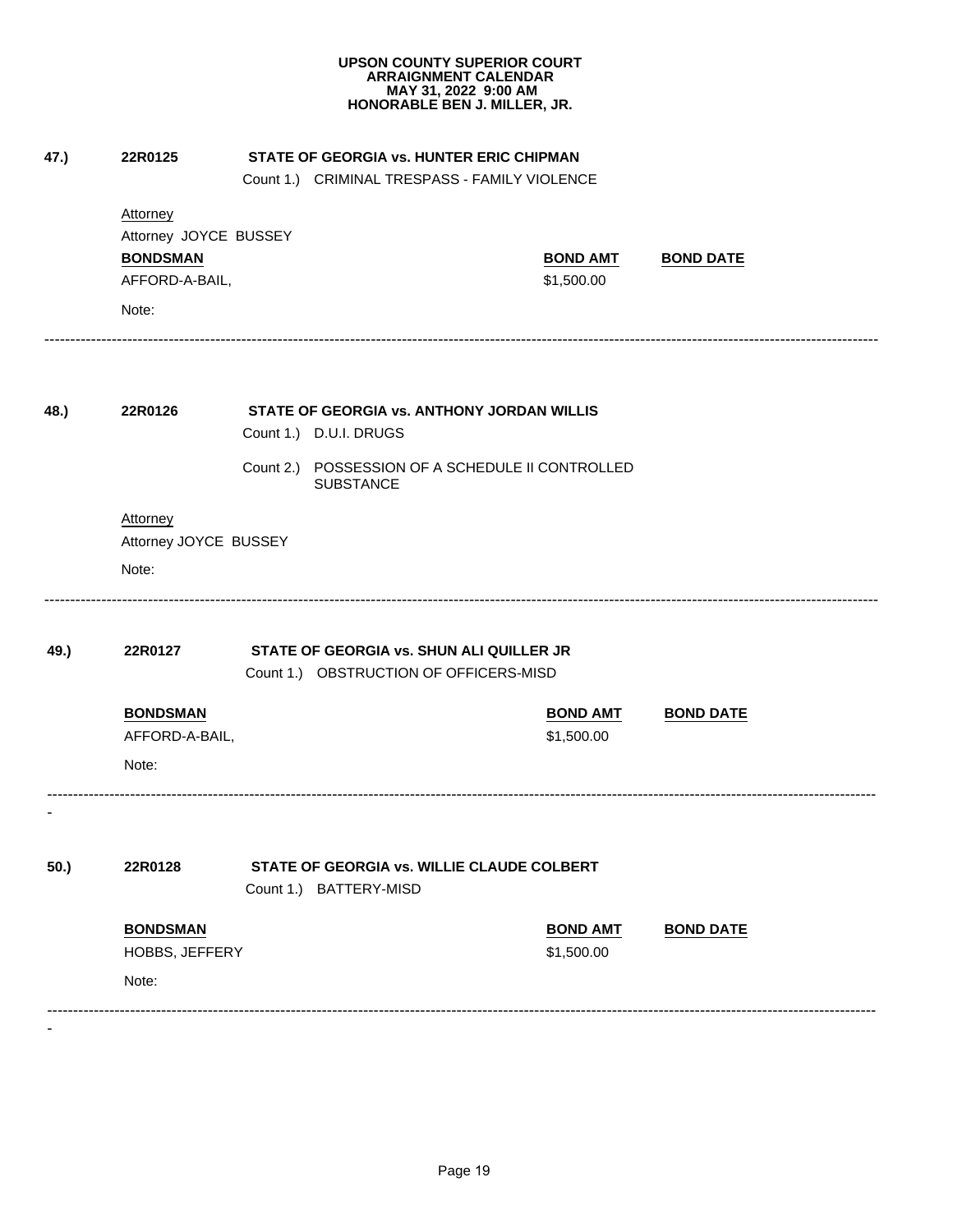|      |                                                                                     |  |                                                          | HONORABLE BEN J. MILLER, JR.                      |                  |  |  |
|------|-------------------------------------------------------------------------------------|--|----------------------------------------------------------|---------------------------------------------------|------------------|--|--|
| 51.) | 22R0129<br>STATE OF GEORGIA vs. KEITH ALSOBROOKS<br>Count 1.) POSSESSION OF COCAINE |  |                                                          |                                                   |                  |  |  |
|      | <b>BONDSMAN</b>                                                                     |  |                                                          | <b>BOND AMT</b>                                   | <b>BOND DATE</b> |  |  |
|      | 1ST CHOICE BONDING CO,                                                              |  |                                                          | \$10,000.00                                       |                  |  |  |
|      | Note:                                                                               |  |                                                          |                                                   |                  |  |  |
| 52.) | 22R0130                                                                             |  | STATE OF GEORGIA vs. DANIYA TICORA AMBLES                |                                                   |                  |  |  |
|      |                                                                                     |  | Count 1.) AGGRAVATED ASSAULT                             |                                                   |                  |  |  |
|      |                                                                                     |  | <b>MISD</b>                                              | Count 2.) BATTERY - FAMILY VIOLENCE (1ST OFFENSE) |                  |  |  |
|      |                                                                                     |  | Count 3.) SIMPLE BATTERY                                 |                                                   |                  |  |  |
|      | <b>BONDSMAN</b>                                                                     |  |                                                          | <b>BOND AMT</b>                                   | <b>BOND DATE</b> |  |  |
|      | AFFORD-A-BAIL,                                                                      |  |                                                          | \$26,000.00                                       |                  |  |  |
|      | Note:                                                                               |  |                                                          |                                                   |                  |  |  |
|      |                                                                                     |  |                                                          |                                                   |                  |  |  |
| 53.) | 22R0131                                                                             |  |                                                          | STATE OF GEORGIA vs. MECHAELA MICHELLE BUSBY      |                  |  |  |
|      |                                                                                     |  | <b>SUBSTANCE</b>                                         | Count 1.) POSSESSION OF A SCHEDULE I CONTROLLED   |                  |  |  |
|      | Note:                                                                               |  |                                                          |                                                   |                  |  |  |
| ٠    |                                                                                     |  |                                                          |                                                   |                  |  |  |
| 54.) | 22R0132                                                                             |  | <b>STATE OF GEORGIA vs. ROGER HAMMACK</b><br><b>MISD</b> | Count 1.) BATTERY - FAMILY VIOLENCE (1ST OFFENSE) |                  |  |  |
|      | <b>BONDSMAN</b>                                                                     |  |                                                          | <b>BOND AMT</b>                                   | <b>BOND DATE</b> |  |  |
|      | HENLEY, JIMMY RAY & DORIS                                                           |  |                                                          | \$5,000.00                                        |                  |  |  |
|      | Note:                                                                               |  |                                                          |                                                   |                  |  |  |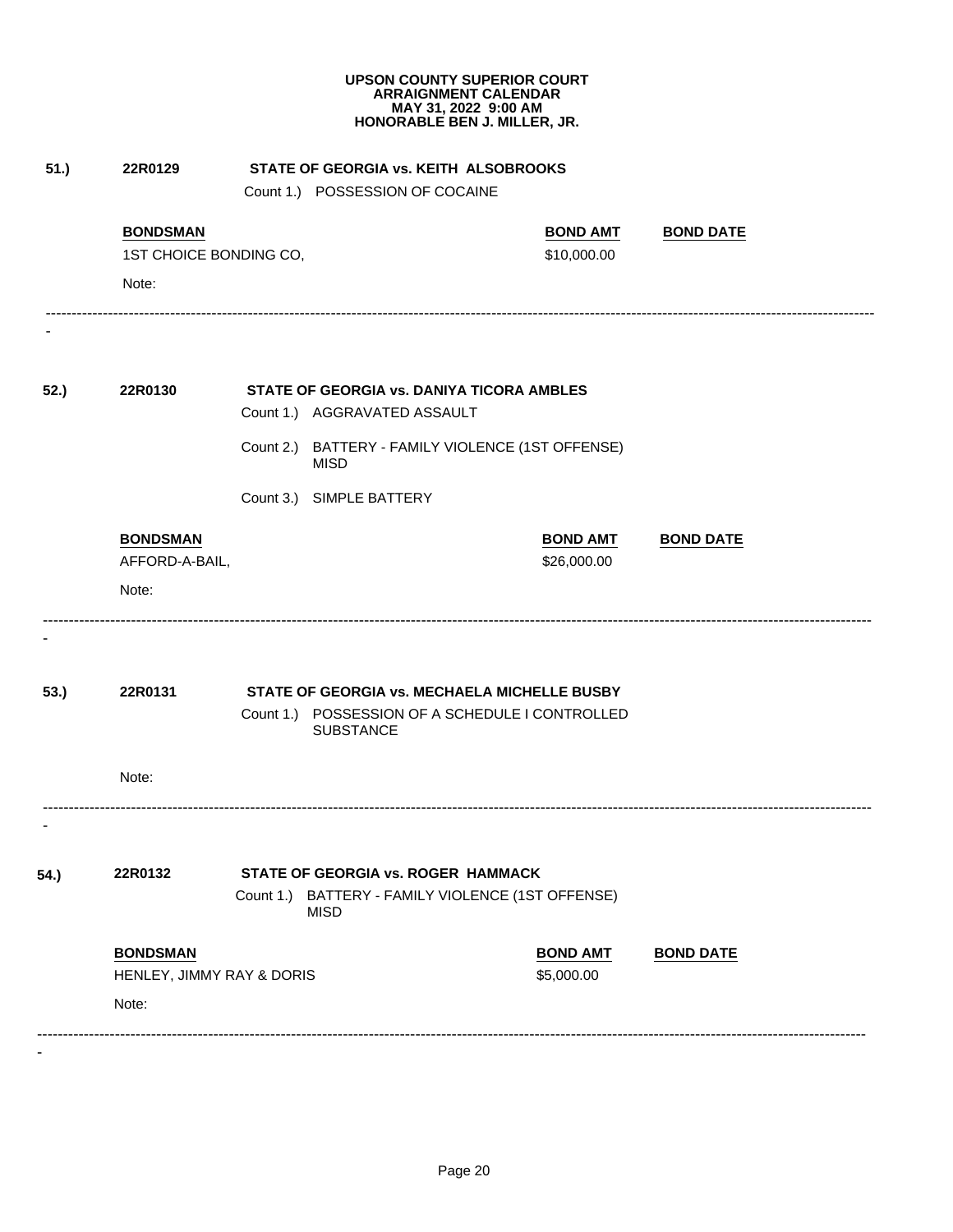| 55.) | 22R0133                   | STATE OF GEORGIA vs. KELLY HAMMACK                               |                 |                  |  |
|------|---------------------------|------------------------------------------------------------------|-----------------|------------------|--|
|      |                           | Count 1.) BATTERY - FAMILY VIOLENCE (1ST OFFENSE)<br><b>MISD</b> |                 |                  |  |
|      | <b>BONDSMAN</b>           |                                                                  | <b>BOND AMT</b> | <b>BOND DATE</b> |  |
|      | HENLEY, JIMMY RAY & DORIS |                                                                  | \$5,000.00      |                  |  |
|      | Note:                     |                                                                  |                 |                  |  |
|      |                           |                                                                  |                 |                  |  |
| 56.) | 22R0134                   | STATE OF GEORGIA vs. WILLIAM ASHLEY HURT IV                      |                 |                  |  |
|      |                           | Count 1.) DISORDERLY CONDUCT                                     |                 |                  |  |
|      | <b>BONDSMAN</b>           |                                                                  | <b>BOND AMT</b> | <b>BOND DATE</b> |  |
|      | HURT, JONI NICOLE         |                                                                  | \$1,500.00      |                  |  |
|      | Note:                     |                                                                  |                 |                  |  |
|      |                           |                                                                  |                 |                  |  |
| 57.) | 22R0135                   | STATE OF GEORGIA vs. ALEXIS BERSHANDRA JONES                     |                 |                  |  |
|      |                           | Count 1.) FALSE REPORT OF THEFT OR CONVERSION                    |                 |                  |  |
|      | <b>BONDSMAN</b>           |                                                                  | <b>BOND AMT</b> | <b>BOND DATE</b> |  |
|      | AFFORD-A-BAIL,            |                                                                  | \$2,500.00      |                  |  |
|      | Note:                     |                                                                  |                 |                  |  |
|      |                           |                                                                  |                 |                  |  |
|      |                           |                                                                  |                 |                  |  |
|      |                           |                                                                  |                 |                  |  |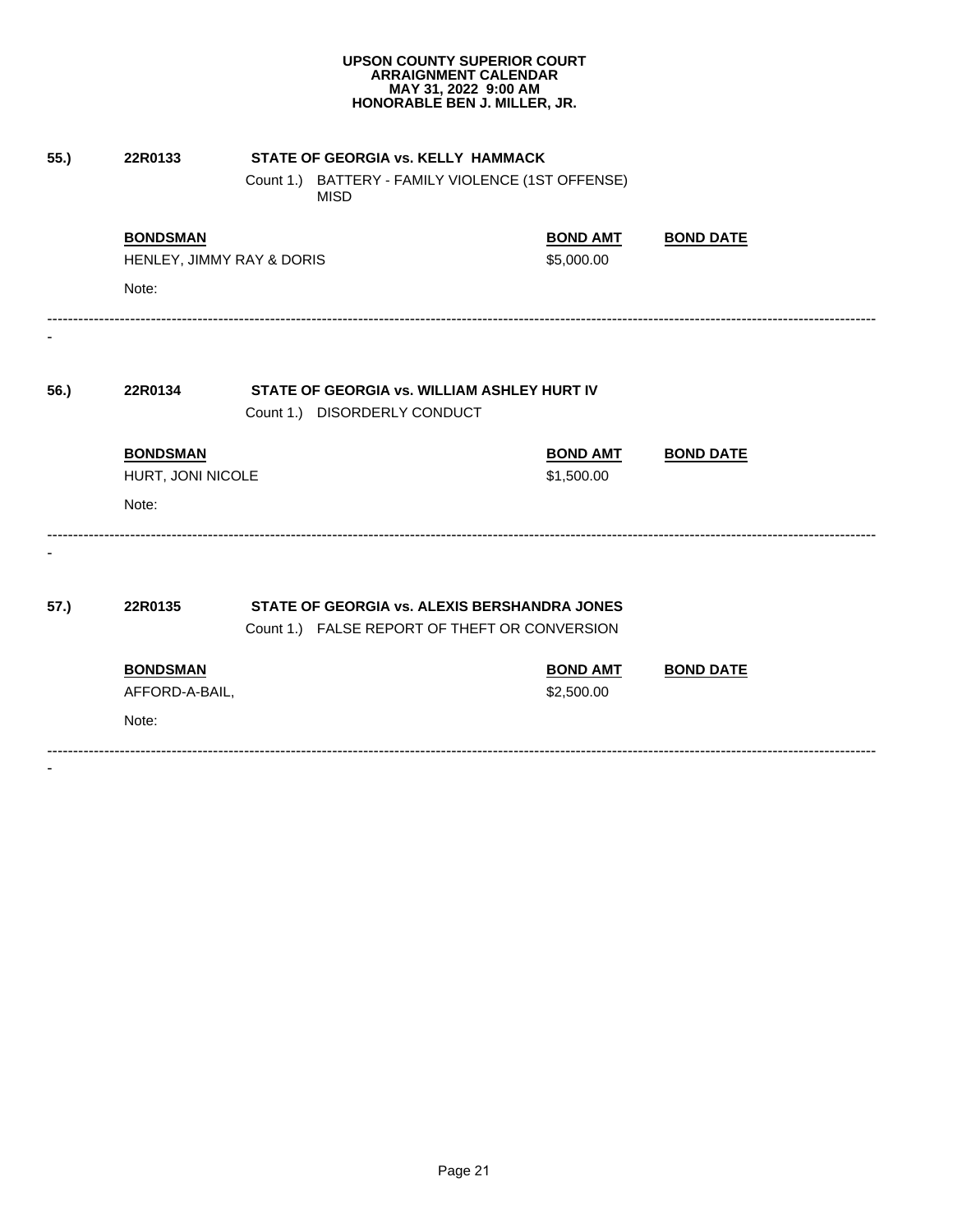|      | 22R0136                                                                         | <b>STATE OF GEORGIA vs. ANTHONY WILLIS</b>                           |                               |                  |
|------|---------------------------------------------------------------------------------|----------------------------------------------------------------------|-------------------------------|------------------|
|      |                                                                                 | Count 1.) POSSESSION OF A SCHEDULE II CONTROLLED<br><b>SUBSTANCE</b> |                               |                  |
|      |                                                                                 | Count 2.) POSSESSION OF A SCHEDULE IV CONTROLLED<br><b>SUBSTANCE</b> |                               |                  |
|      |                                                                                 | Count 3.) DRIVING WHILE LICENSE SUSPENDED OR<br><b>REVOKED</b>       |                               |                  |
|      |                                                                                 | Count 4.) FAILURE TO STOP FOR STOP SIGN                              |                               |                  |
|      | Attorney<br>Attorney JOYCE BUSSEY<br><b>BONDSMAN</b><br>AFFORD-A-BAIL,<br>Note: |                                                                      | <b>BOND AMT</b><br>\$4,000.00 | <b>BOND DATE</b> |
| 59.) | 22R0137                                                                         | <b>STATE OF GEORGIA vs. JEROME BILLINGS</b>                          |                               |                  |
|      |                                                                                 | Count 1.) D.U.I. ALCOHOL                                             |                               |                  |
|      |                                                                                 | Count 2.) SPEEDING                                                   |                               |                  |
|      |                                                                                 | Count 3.) OPEN CONTAINER VIOLATION                                   |                               |                  |
|      | <b>BONDSMAN</b>                                                                 |                                                                      | <b>BOND AMT</b>               | <b>BOND DATE</b> |
|      | 1ST CHOICE BONDING CO,                                                          |                                                                      | \$2,810.00                    |                  |
|      | Note:                                                                           |                                                                      |                               |                  |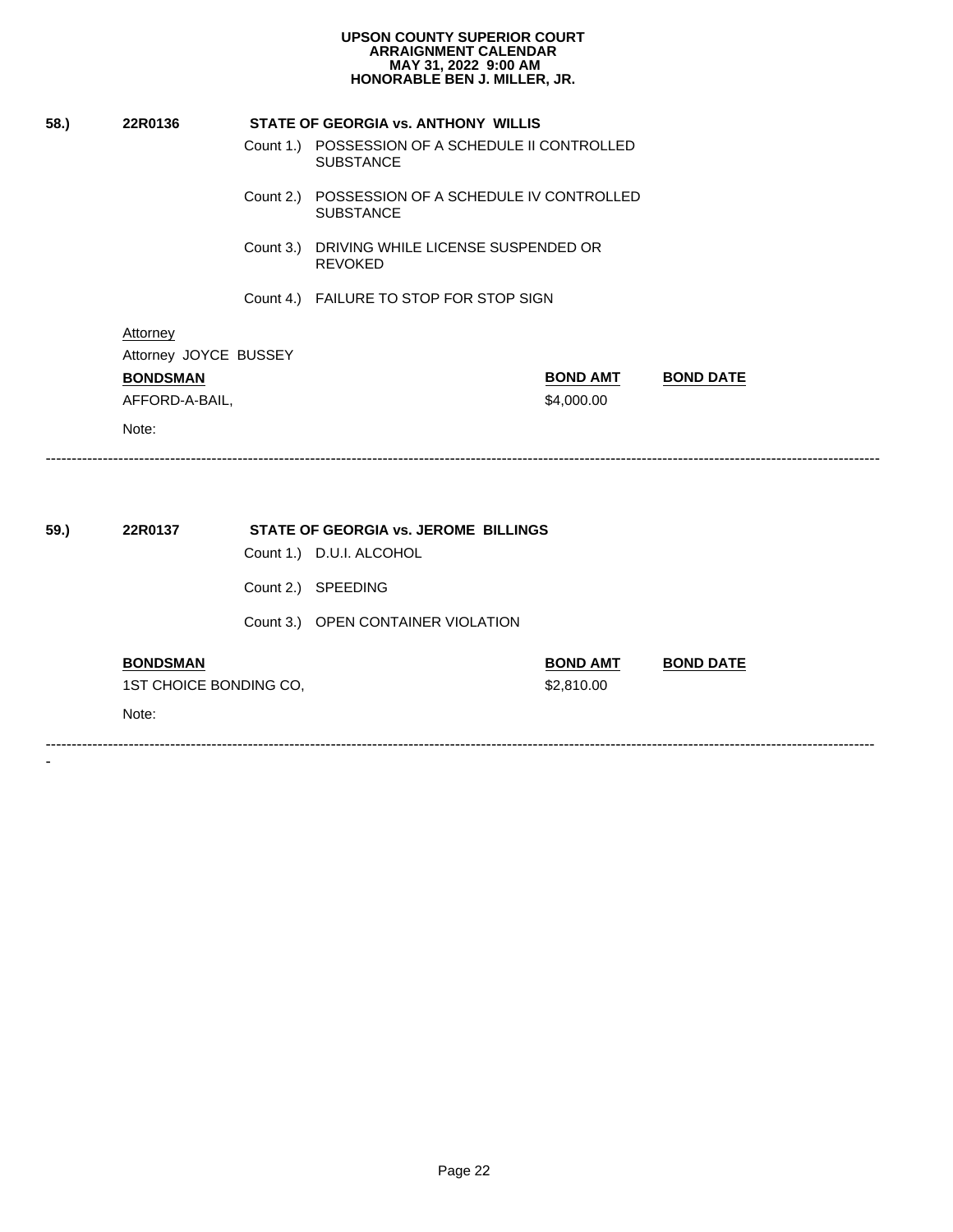| 60.) | 22R0138                      | STATE OF GEORGIA vs. JUSTIN KYLE BERTRAM                         |                  |
|------|------------------------------|------------------------------------------------------------------|------------------|
|      |                              | Count 1.) AGGRAVATED ASSAULT                                     |                  |
|      |                              | Count 2.) AGGRAVATED ASSAULT                                     |                  |
|      |                              | Count 3.) BATTERY - FAMILY VIOLENCE (1ST OFFENSE)<br><b>MISD</b> |                  |
|      |                              | Count 4.) CRUELTY TO CHILDREN THIRD DEGREE                       |                  |
|      | <b>Attorney</b>              |                                                                  |                  |
|      | Attorney JOYCE BUSSEY        |                                                                  |                  |
|      | <b>BONDSMAN</b>              | <b>BOND AMT</b>                                                  | <b>BOND DATE</b> |
|      | 1ST CHOICE BONDING CO,       | \$26,500.00                                                      |                  |
|      | Note:                        |                                                                  |                  |
|      |                              |                                                                  |                  |
| 61.) | 22R0139                      | <b>STATE OF GEORGIA vs. ANTHONY JORDON WILLIS</b>                |                  |
|      |                              | Count 1.) DRIVING WHILE LICENSE SUSPENDED OR<br><b>REVOKED</b>   |                  |
|      | <b>BONDSMAN</b>              | <b>BOND AMT</b>                                                  | <b>BOND DATE</b> |
|      | AFFORD-A-BAIL,               | \$1,031.50                                                       |                  |
|      | Note:                        |                                                                  |                  |
|      |                              |                                                                  |                  |
| 62.) | 22R0140                      | STATE OF GEORGIA vs. XZORION JEREL PENNYMAN                      |                  |
|      |                              | Count 1.) DISORDERLY CONDUCT                                     |                  |
|      |                              | Count 2.) OBSTRUCTION OF OFFICERS-MISD                           |                  |
|      | <b>BONDSMAN</b>              | <b>BOND AMT</b>                                                  | <b>BOND DATE</b> |
|      | PENNYMAN, CALVIN AND DOROTHY | \$3,000.00                                                       |                  |
|      | Note:                        |                                                                  |                  |
|      |                              |                                                                  |                  |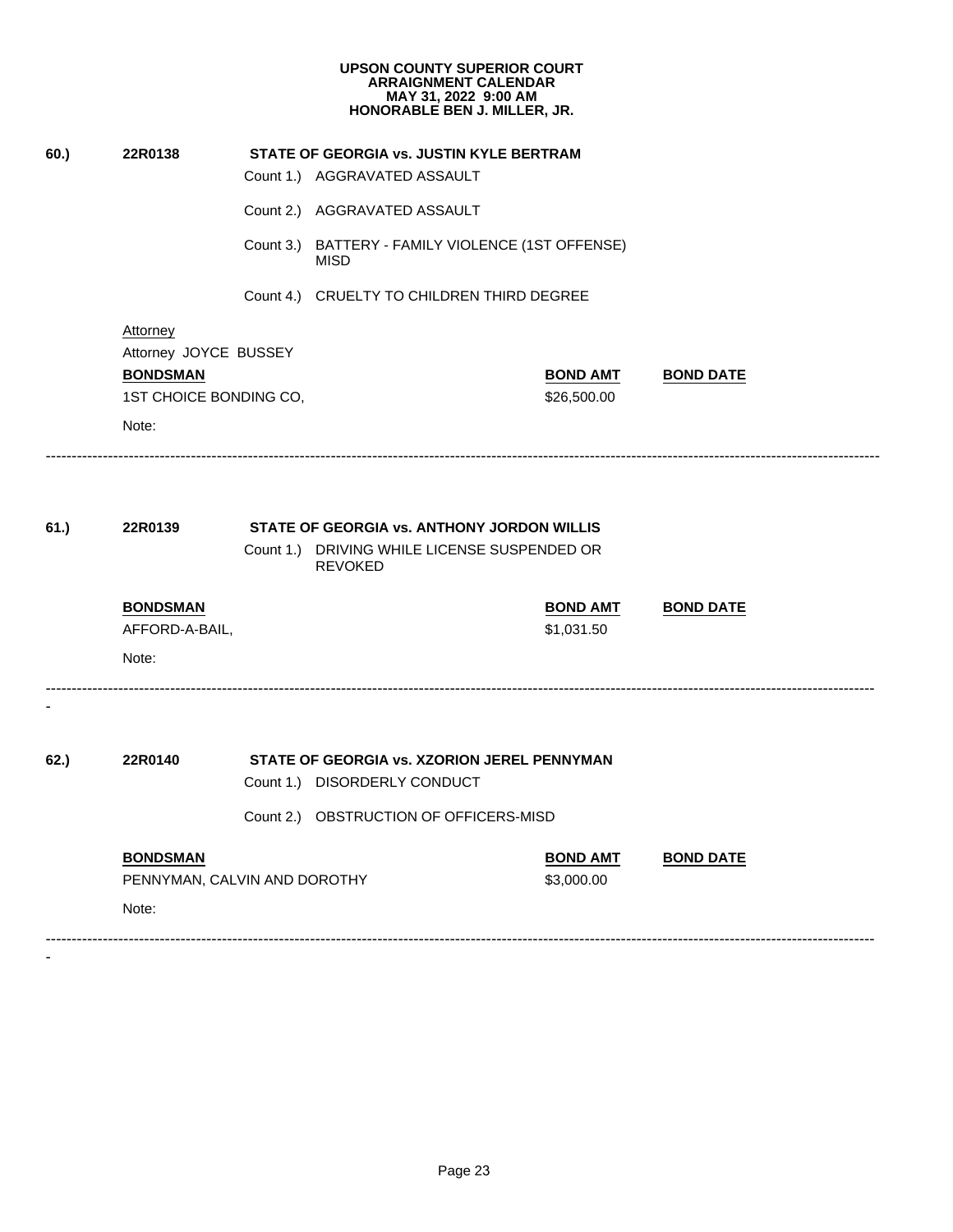|      |                        | Count 1.) CRIMINAL TRESPASS                 |                 |                  |
|------|------------------------|---------------------------------------------|-----------------|------------------|
|      | <b>BONDSMAN</b>        |                                             | <b>BOND AMT</b> | <b>BOND DATE</b> |
|      | PENNYMAN, DOROTHY      |                                             | \$1,500.00      |                  |
|      | Note:                  |                                             |                 |                  |
|      | Note:                  |                                             |                 |                  |
|      | 22R0142                | STATE OF GEORGIA vs. DONOVAN LLOYD BLAKE JR |                 |                  |
| 64.) |                        | Count 1.) OBSTRUCTION OF OFFICERS-MISD      |                 |                  |
|      |                        | Count 2.) MARIJUANA-LESS THAN 1 OZ          |                 |                  |
|      |                        | Count 3.) OPEN CONTAINER VIOLATION          |                 |                  |
|      |                        | Count 4.) RECKLESS DRIVING                  |                 |                  |
|      |                        | Count 5.) TAIL LIGHTS                       |                 |                  |
|      | <b>BONDSMAN</b>        |                                             | <b>BOND AMT</b> | <b>BOND DATE</b> |
|      | AFFORD-A-BAIL,         |                                             | \$4,500.00      |                  |
|      | Note:                  |                                             |                 |                  |
| 65.) | 22R0143                | STATE OF GEORGIA vs. JOHN CURTIS CLIFT      |                 |                  |
|      |                        | Count 1.) TERRORISTIC THREATS AND ACTS      |                 |                  |
|      | Attorney               |                                             |                 |                  |
|      | Attorney JOYCE BUSSEY  |                                             |                 |                  |
|      | <b>BONDSMAN</b>        |                                             | <b>BOND AMT</b> | <b>BOND DATE</b> |
|      | 1ST CHOICE BONDING CO, |                                             | \$30,000.00     |                  |
|      | Note:                  |                                             |                 |                  |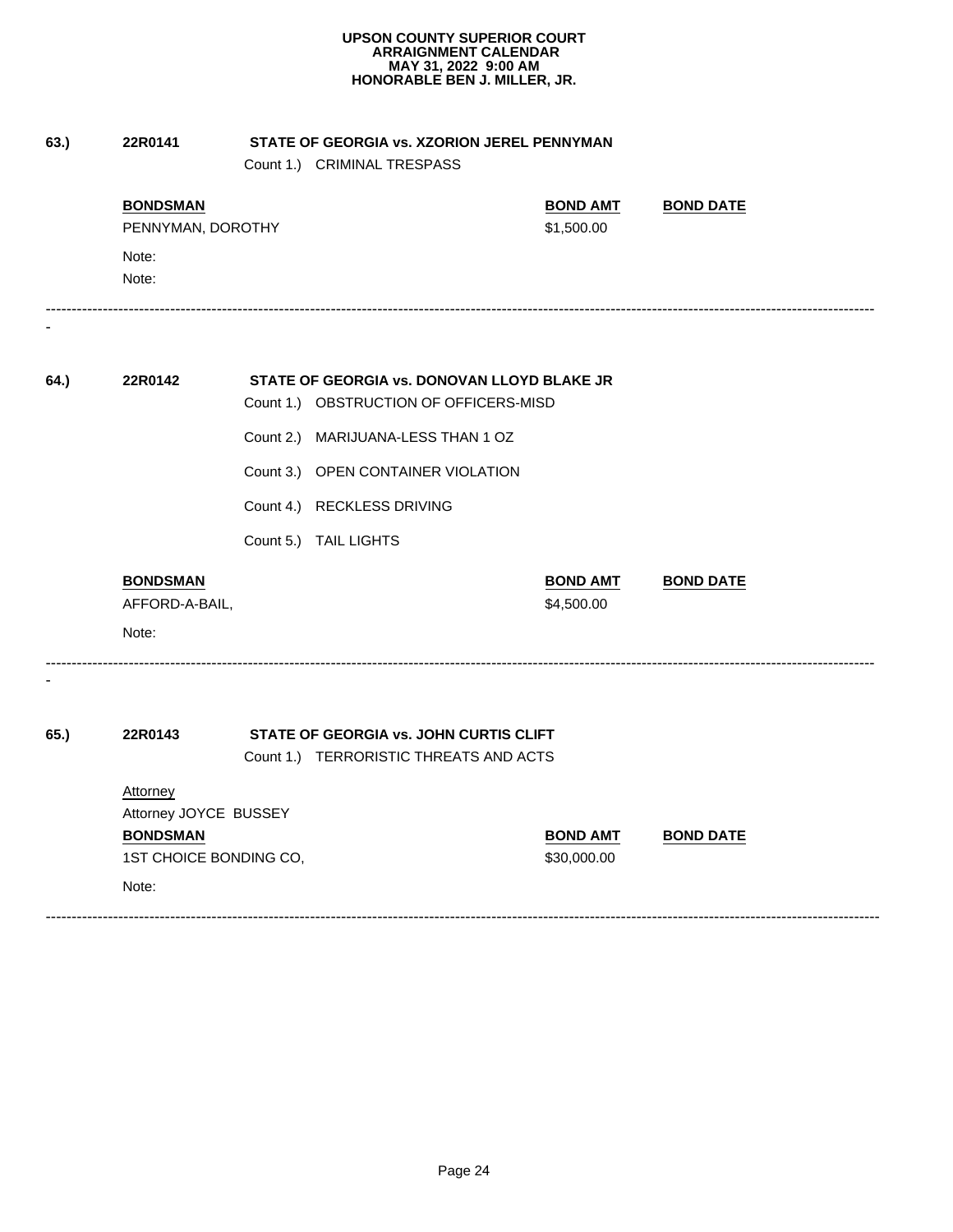| 66.) | 22R0144                                                                     |           | STATE OF GEORGIA vs. RHONDA R COLBERT                                  |                  |
|------|-----------------------------------------------------------------------------|-----------|------------------------------------------------------------------------|------------------|
|      |                                                                             |           | Count 1.) EXPLOIT/INFLICT PAIN TO/DEPRIVE ESSENTIAL<br><b>SERVICES</b> |                  |
|      |                                                                             |           | Count 2.) FINANCIAL TRANSACTION CARD THEFT                             |                  |
|      |                                                                             |           | Count 3.) FINANCIAL TRANSACTION CARD THEFT                             |                  |
|      |                                                                             |           | Count 4.) FINANCIAL TRANSACTION CARD THEFT                             |                  |
|      |                                                                             |           | Count 5.) THEFT BY RECEIVING STOLEN PROPERTY-<br><b>FELONY</b>         |                  |
|      |                                                                             | Count 6.) | FINANCIAL TRANSACTION CARD FRAUD                                       |                  |
|      |                                                                             |           | Count 7.) FINANCIAL TRANSACTION CARD FRAUD                             |                  |
|      |                                                                             |           | Count 8.) FINANCIAL TRANSACTION CARD FRAUD                             |                  |
|      |                                                                             |           | Count 9.) FINANCIAL TRANSACTION CARD FRAUD                             |                  |
|      |                                                                             |           | Count 10.) FINANCIAL TRANSACTION CARD FRAUD                            |                  |
|      |                                                                             |           | Count 11.) FINANCIAL TRANSACTION CARD FRAUD                            |                  |
|      | Attorney<br>Attorney JOYCE BUSSEY<br><b>BONDSMAN</b><br>BARNES, CARL DEXTER |           | <b>BOND AMT</b><br>\$12,000.00                                         | <b>BOND DATE</b> |
|      | Note:                                                                       |           |                                                                        |                  |
| 67.) | 22R0145                                                                     |           | STATE OF GEORGIA vs. WILLIAM RANDOLPH COOTS                            |                  |
|      |                                                                             | Count 1.) | DRIVING WHILE LICENSE SUSPENDED OR<br><b>REVOKED</b>                   |                  |
|      |                                                                             |           | Count 2.) OBSTRUCTION OF OFFICERS-MISD                                 |                  |
|      |                                                                             |           | Count 3.) SPEEDING                                                     |                  |
|      |                                                                             | Count 4.) | LICENSE TO BE CARRIED AND EXHIBITED ON<br><b>DEMAND</b>                |                  |
|      | <b>BONDSMAN</b>                                                             |           | <b>BOND AMT</b>                                                        | <b>BOND DATE</b> |
|      | 1ST CHOICE BONDING CO,                                                      |           | \$3,015.00                                                             |                  |
|      | Note:                                                                       |           |                                                                        |                  |
|      |                                                                             |           |                                                                        |                  |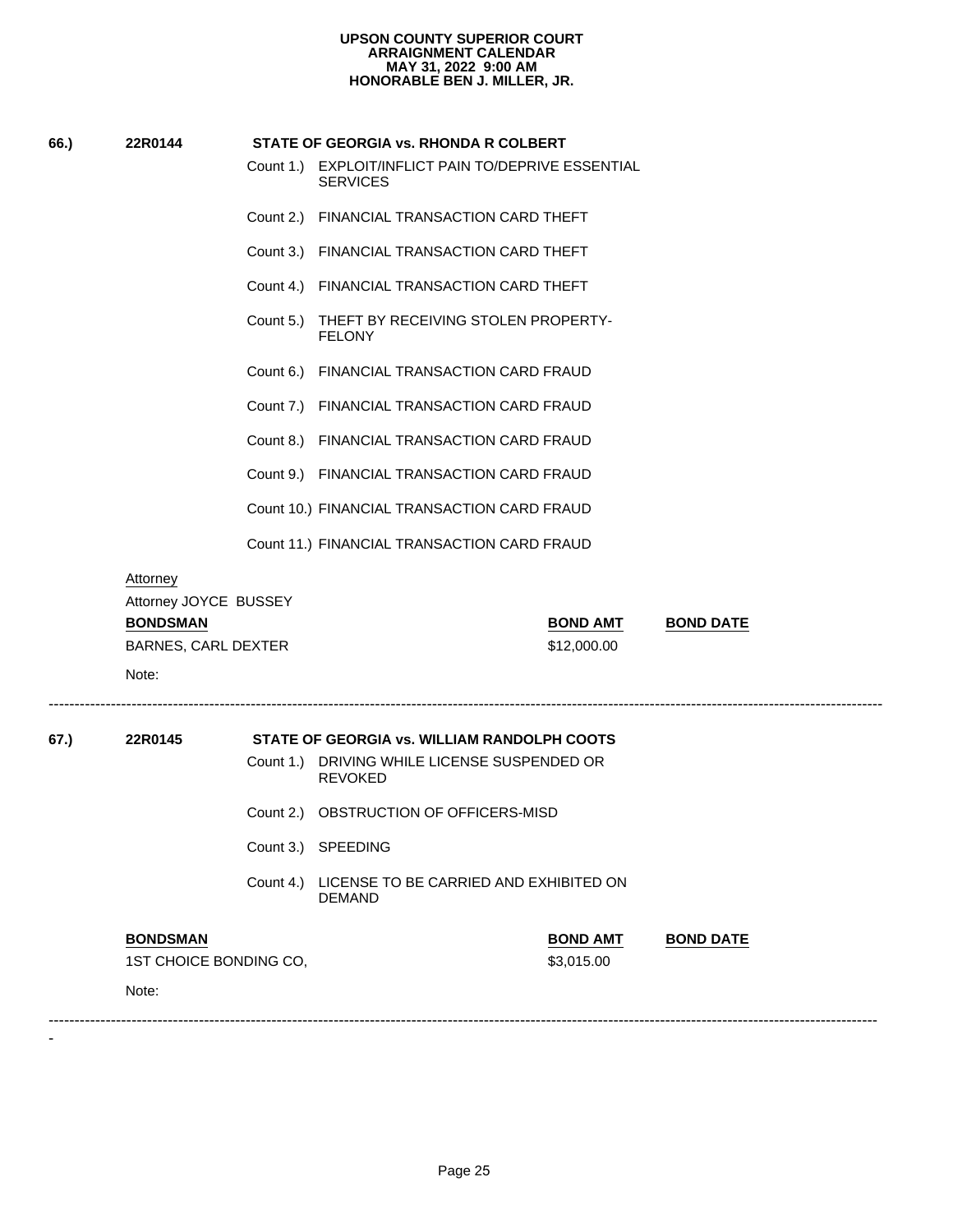|      |                                   |           | <b>UPSON COUNTY SUPERIOR COURT</b><br><b>ARRAIGNMENT CALENDAR</b><br>MAY 31, 2022 9:00 AM<br>HONORABLE BEN J. MILLER, JR. |                           |                  |
|------|-----------------------------------|-----------|---------------------------------------------------------------------------------------------------------------------------|---------------------------|------------------|
| 68.) | 22R0146                           |           | STATE OF GEORGIA vs. JAMAR RASHAD CULWELL                                                                                 |                           |                  |
|      |                                   |           | Count 1.) CRIMINAL DAMAGE TO PROPERTY IN THE<br><b>SECOND DEGREE</b>                                                      |                           |                  |
|      |                                   |           | Count 2.) CRIMINAL TRESPASS                                                                                               |                           |                  |
|      | Attorney<br>Attorney JOYCE BUSSEY |           |                                                                                                                           |                           |                  |
|      | Note:                             |           |                                                                                                                           |                           |                  |
| 69.) | 22R0148                           |           | STATE OF GEORGIA vs. RICKY ANDREW ARD                                                                                     |                           |                  |
|      |                                   |           | Count 1.) CRIMINAL TRESPASS                                                                                               |                           |                  |
|      |                                   |           | Count 2.) POSSESSION OF A SCHEDULE II CONTROLLED<br><b>SUBSTANCE</b>                                                      |                           |                  |
|      |                                   |           | Count 3.) GIVING FALSE NAME, ADDRESS, BIRTHDATE TO<br><b>LAW ENF.OFF</b>                                                  |                           |                  |
|      | <b>BONDSMAN</b><br>OR BOND,       |           |                                                                                                                           | <b>BOND AMT</b><br>\$0.00 | <b>BOND DATE</b> |
|      | Note:                             |           |                                                                                                                           |                           |                  |
| 70.) | 22R0161                           |           | <b>STATE OF GEORGIA VS. EDDIE RAVEN PARKS III</b>                                                                         |                           |                  |
|      |                                   |           | Count 1.) POSS OF FIREARM/KNIFE DURING<br>CRIME/ATTEMPT CRIME                                                             |                           |                  |
|      |                                   | Count 2.) | OBSTRUCTION OF OFFICERS-MISD                                                                                              |                           |                  |
|      |                                   | Count 3.) | POSSESSION OF METHAMPHETAMINE WITH<br><b>INTENT TO DISTR</b>                                                              |                           |                  |
|      | Attorney                          |           |                                                                                                                           |                           |                  |
|      | Attorney JOYCE BUSSEY             |           |                                                                                                                           |                           |                  |
|      | <b>BONDSMAN</b>                   |           |                                                                                                                           | <b>BOND AMT</b>           | <b>BOND DATE</b> |
|      | PARKS, EDDIE RAVEN                |           |                                                                                                                           | \$7,351.00                |                  |
|      | Note:                             |           |                                                                                                                           |                           |                  |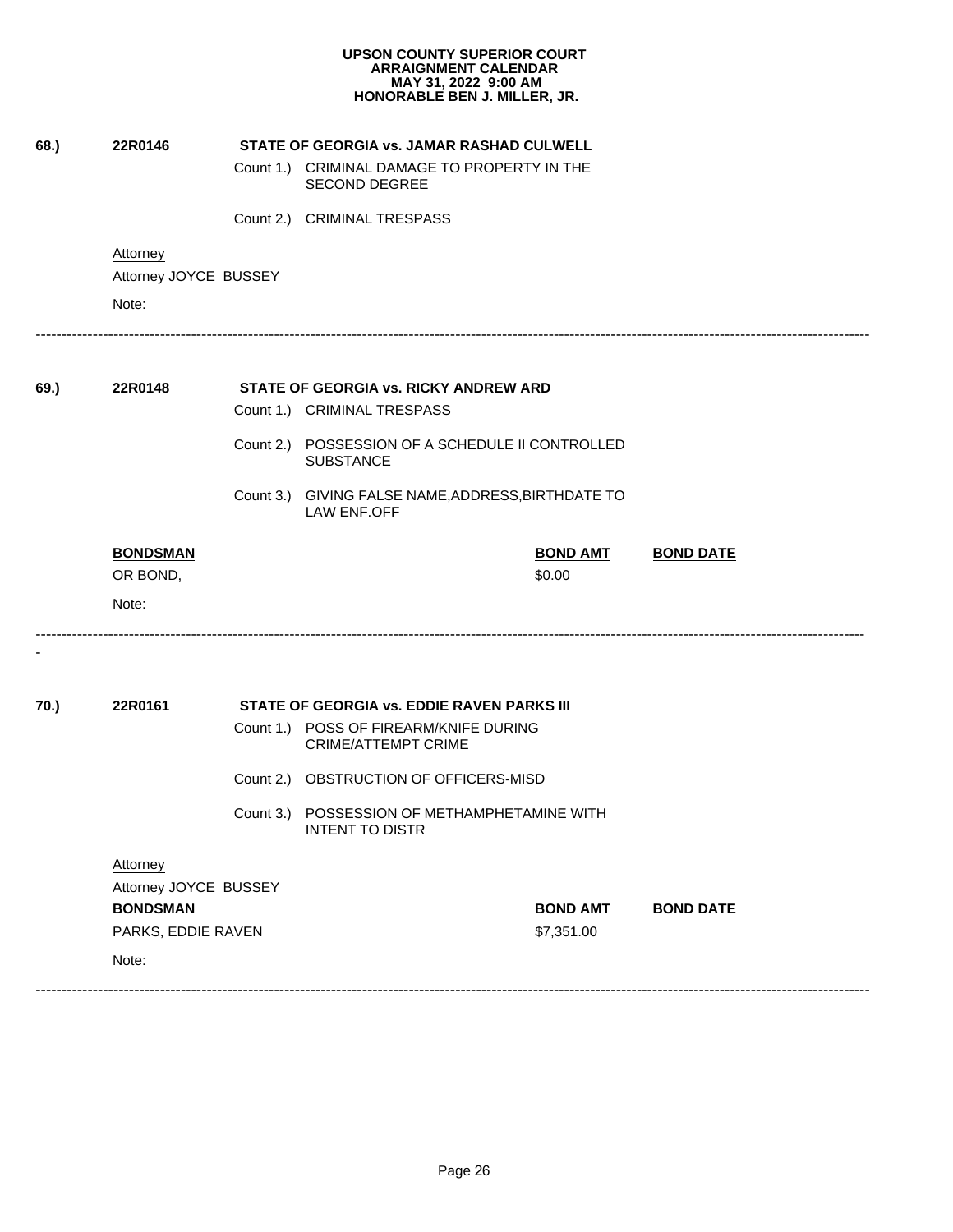| 71.) | 22R0172                           | STATE OF GEORGIA vs. LACY BROOKE BELLEW   |
|------|-----------------------------------|-------------------------------------------|
|      |                                   | Count 1.) OBSTRUCTION OF OFFICERS-MISD    |
|      |                                   | Count 2.) OBSTRUCTION OF OFFICERS-MISD    |
|      | Attorney                          |                                           |
|      | Attorney JOYCE BUSSEY             |                                           |
|      | Note:                             |                                           |
|      |                                   | STATE OF GEORGIA vs. THOMAS CARTER CRAVEN |
| 72.) | 22R0080                           | Count 1.) THEFT BY TAKING - FELONY        |
|      |                                   |                                           |
|      | Attorney<br>Attorney JOYCE BUSSEY |                                           |
|      | Note:                             |                                           |
|      |                                   |                                           |
|      |                                   |                                           |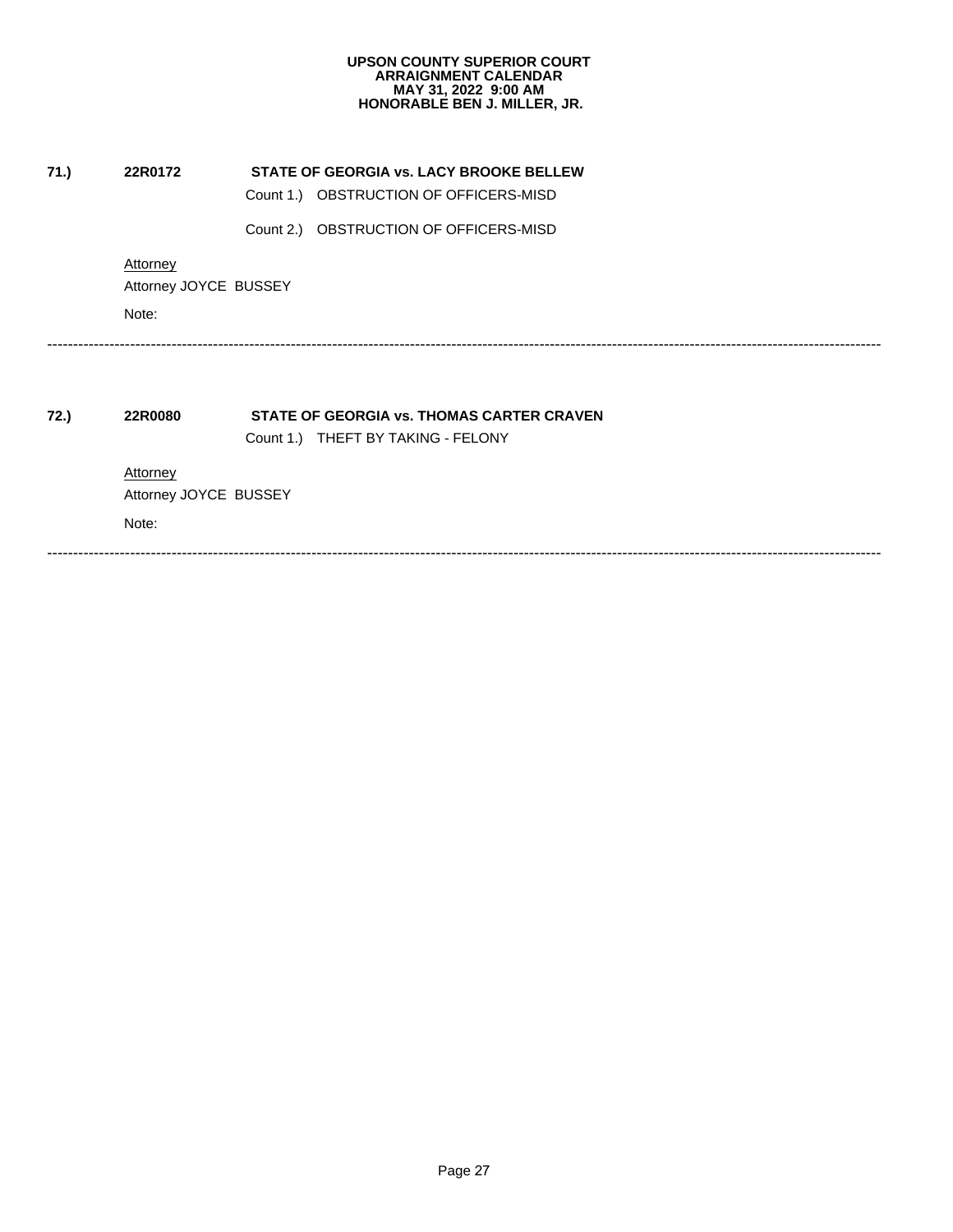| <b>Name</b>               | <b>Case Number</b> | Item#          |  |
|---------------------------|--------------------|----------------|--|
| ALSOBROOKS, KEITH         | 22R0129            | 51             |  |
| AMBLES, DANIYA TICORA     | 22R0130            | 52             |  |
| ARD, RICKY ANDREW         | 22R0148            | 69             |  |
| BELLEW, LACY BROOKE       | 22R0172            | 71             |  |
| BERNARDO, JAVIER GILBERTO | 20R0316C           | $\mathbf{1}$   |  |
| BERTRAM, JUSTIN KYLE      | 22R0138            | 60             |  |
| <b>BILLINGS, JEROME</b>   | 22R0137            | 59             |  |
| BLAKEJR, DONOVAN LLOYD    | 22R0142            | 64             |  |
| BUSBY, MECHAELA MICHELLE  | 22R0131            | 53             |  |
| CALDWELL, AHMAN KENTEZZ   | 22R0103A           | 29             |  |
| CARTER, AVERY MONTEZ      | 21R0218            | $\overline{7}$ |  |
| CHIPMAN, HUNTER ERIC      | 22R0124            | 46             |  |
| CHIPMAN, HUNTER ERIC      | 22R0125            | 47             |  |
| CLIFT, JOHN CURTIS        | 22R0143            | 65             |  |
| COLBERT, RHONDA R         | 22R0144            | 66             |  |
| COLBERT, WILLIE CLAUDE    | 22R0128            | 50             |  |
| COOTS, WILLIAM RANDOLPH   | 22R0145            | 67             |  |
| CRAVEN, THOMAS CARTER     | 22R0080            | 72             |  |
| CROXTONIII, ABRAHAM       | 20R0316H           | $\overline{2}$ |  |
| CULWELL, JAMAR RASHAD     | 22R0146            | 68             |  |
| DANIEL, DESTON            | 22R0060A           | 19             |  |
| ELLINGTON, JOSHUA ALLEN   | 22R0074            | 23             |  |
| FALLIN, SCOTTY LAMAR      | 21R0134            | $\sqrt{5}$     |  |
| FALLIN, SCOTTY LAMAR      | 21R0135            | 6              |  |
| FOSTER, TERRI LEANN       | 21R0341            | 9              |  |
| FRILLMAN, BRANDY LEE      | 22R0060B           | 20             |  |
| <b>GRANTLING, CARLOS</b>  | 22R0056            | 17             |  |
| GRIMSLEY, JADA            | 22R0081            | 27             |  |
| GRUBER, STEPHEN RICHARD   | 22R0118            | 38             |  |
| HAMMACK, KELLY            | 22R0133            | 55             |  |
| HAMMACK, ROGER            | 22R0132            | 54             |  |
| HANSON, EVA STAR          | 22R0109            | 34             |  |
| HARRIS, CHRISTOPHER KYLE  | 22R0050            | 11             |  |
| HAWKS, GABRIEL LEE        | 22R0075            | 24             |  |
| HURTIV, WILLIAM ASHLEY    | 22R0134            | 56             |  |
| JOHNSON, TRAKIA NASHAY    | 20R0316P           | 3              |  |
| JONES, ALEXIS BERSHANDRA  | 22R0135            | 57             |  |
| LOGGINS, CAMREN           | 22R0119A           | 39             |  |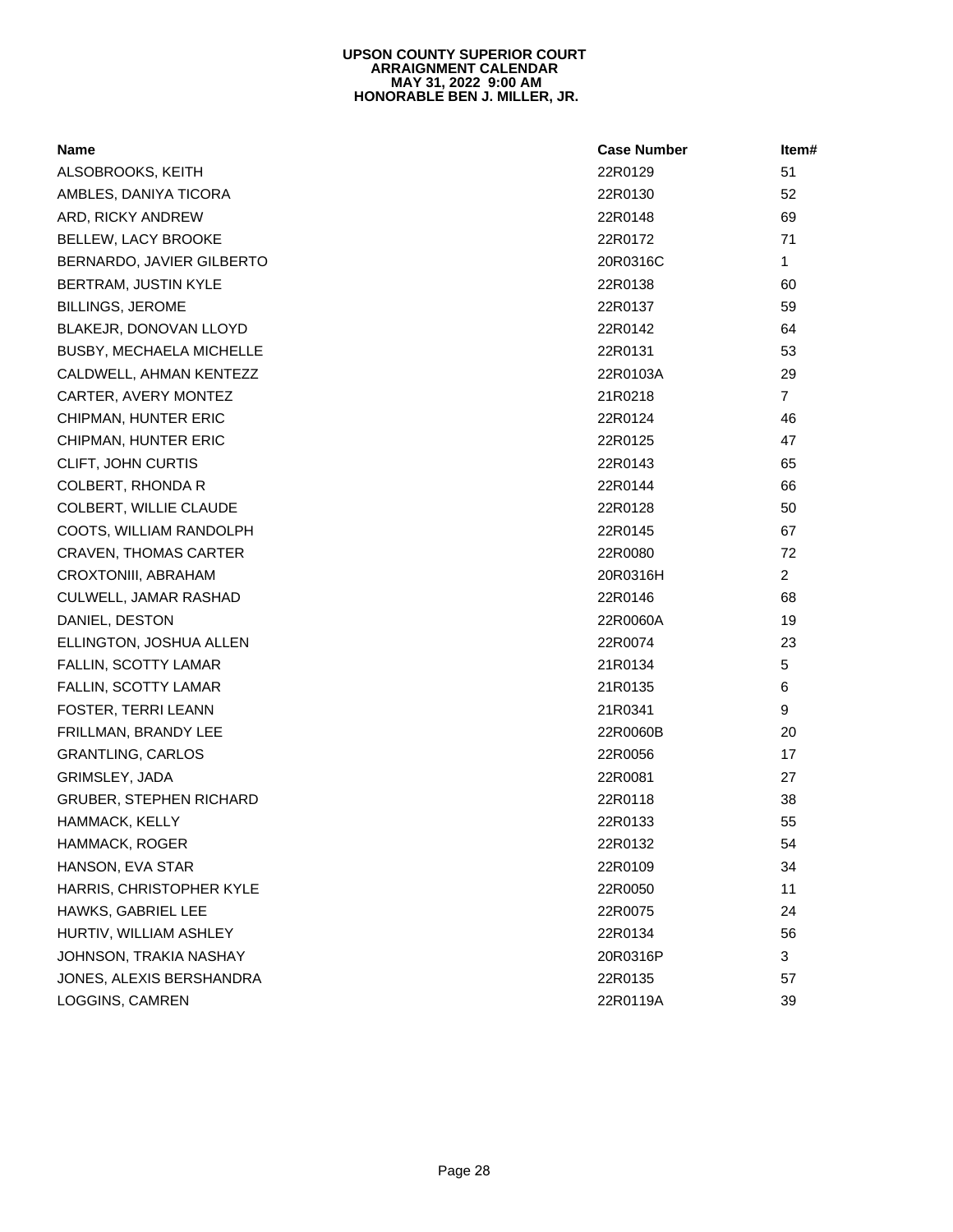| <b>Name</b>                      | <b>Case Number</b> | Item# |  |
|----------------------------------|--------------------|-------|--|
| LOGGINS, CHRISTOPHER             | 22R0119B           | 40    |  |
| LOWEJR, RONALD BEASON            | 22R0061A           | 22    |  |
| MATHIS, JENNY BROOKE             | 22R0099            | 28    |  |
| <b>MELTON, CHRISTOPHER LEE</b>   | 22R0108A           | 32    |  |
| MELTON, JOSHUA RYAN              | 22R0108B           | 33    |  |
| MILLER, JOSHUA                   | 22R0059            | 18    |  |
| MORROW, TAD ANTONIO              | 22R0076            | 25    |  |
| O'NEAL, DANNY L                  | 22R0060C           | 21    |  |
| PARKER, TONIE JEANETTE           | 22R0051            | 12    |  |
| PARKSIII, EDDIE RAVEN            | 22R0161            | 70    |  |
| PENNYMAN, XZORION JEREL          | 22R0140            | 62    |  |
| PENNYMAN, XZORION JEREL          | 22R0141            | 63    |  |
| QUILLER, LAZARUS ALI             | 22R0103B           | 30    |  |
| QUILLERJR, SHUN ALI              | 22R0052            | 13    |  |
| QUILLERJR, SHUN ALI              | 22R0127            | 49    |  |
| RIOS, TEODORO LARRAGA            | 22R0053            | 14    |  |
| ROGERS, JOSHUA                   | 22R0122            | 43    |  |
| SIMS, BRANDY NICOLE              | 22R0054            | 15    |  |
| SNIPES, MARKEVIUS LAMAL          | 22R0055            | 16    |  |
| STATHAM, ANGELA MARIE            | 22R0123A           | 44    |  |
| THOMPSON, MICHAEL JAMES          | 22R0046            | 10    |  |
| TURNER, TIMOTHY DAVID            | 22R0123B           | 45    |  |
| WALDEN, DOUGLAS BERNARD          | 22R0121            | 42    |  |
| WALKER, CORNELIOUS DURAN         | 22R0120            | 41    |  |
| WALKER, DANQUAVIS                | 21R0053            | 4     |  |
| WALKER, DESMOND                  | 22R0107            | 31    |  |
| WASHINGTONJR, CHARLES RAY        | 21R0262            | 8     |  |
| <b>WILLIAMS, CHARLES</b>         | 22R0114            | 36    |  |
| WILLIAMS, CHARLES BERNARD        | 22R0115            | 37    |  |
| <b>WILLIAMS, CHARLES PATRICK</b> | 22R0113            | 35    |  |
| <b>WILLIS, ANTHONY</b>           | 22R0136            | 58    |  |
| WILLIS, ANTHONY JORDAN           | 22R0126            | 48    |  |
| WILLIS, ANTHONY JORDON           | 22R0139            | 61    |  |
| <b>WILLIS, MAYA ANN</b>          | 22R0077            | 26    |  |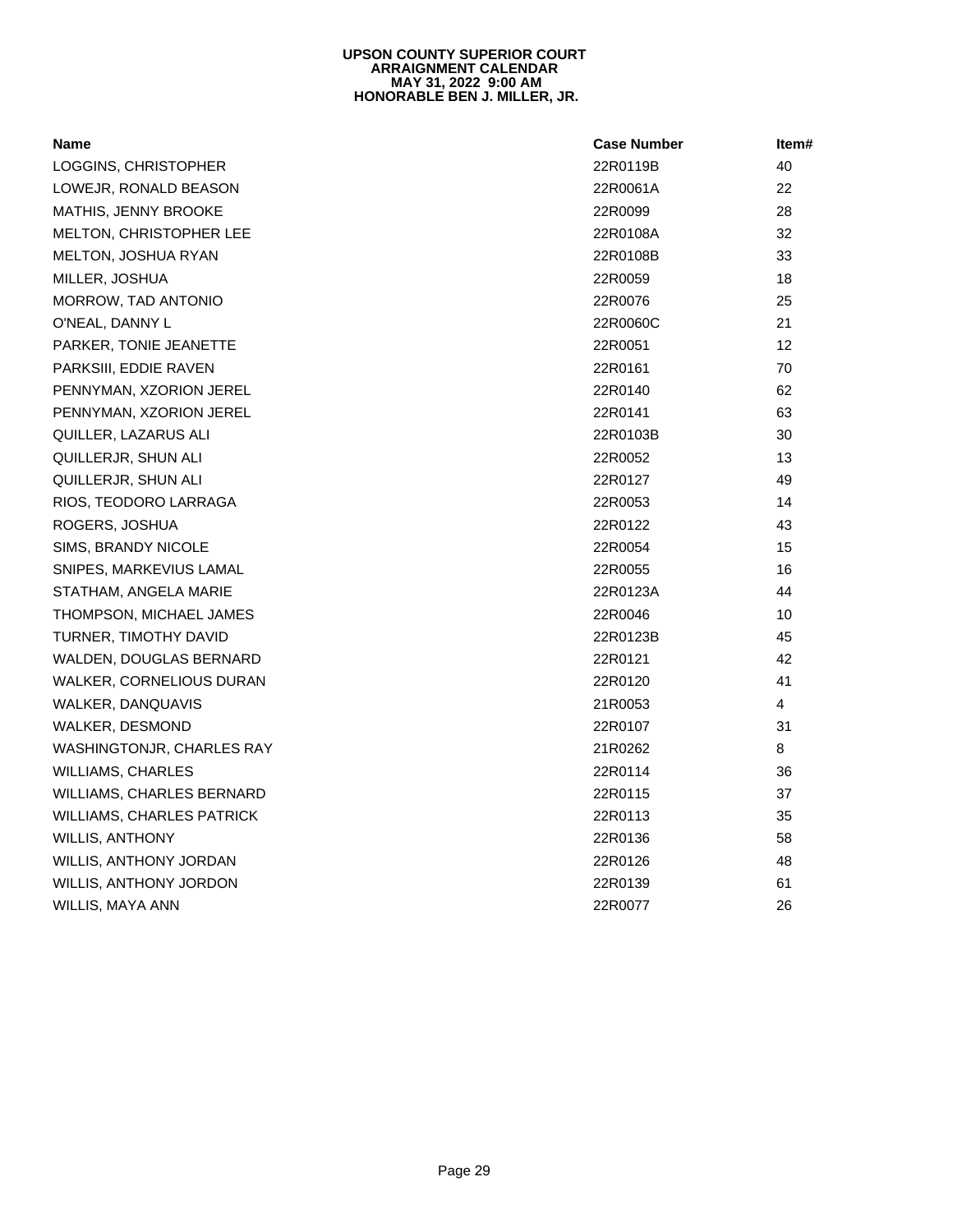## **1.) 2021-1971 STATE OF GEORGIA vs. TALA AMEER RATTRAY**

| 2021-1971 | POSSESSION OF A CONTROLLED SUBSTANCE |
|-----------|--------------------------------------|
| 2021-1972 | VIOLATION OF OATH OF PUBLIC OFFICE.  |
| 2021-1973 | POSSESSION OF DRUGS BY AN INMATE     |

Attorney

Attorney for Defendant M BYRON MORGAN

Note: MOTION FOR BOND REDUCTION

----------------------------------------------------------------------------------------------------------------------------------------------------------------- **2.)**<br> **2.)**<br> **20R0316R**<br> **20R0316R**<br> **20R0316R**<br> **20R0316R**<br> **20R0316R**<br> **20R0316R**<br> **20R0316R**<br> **20H11.**<br> **20DE 164-1 (RICCO)**<br> **20H11.**<br> **2. 20DE 164-1 (RICCO)**<br> **20H12. 20DE 164-1 (RICCO)**<br> **20H12. 20DE 164-1 (RI** 20R0316R STATE OF GEORGIA vs. QUENTIN ARNELL LAWY<br>
Count 1.) VIOLATION OF GA CODE 16-4-1 (RICCO)<br>
Count 2.) VIOLATION OF GA CODE 16-4-1 (RICCO)<br>
Attorney<br>
Attorney for Defendant JAMES K LUTTRELL<br>
Note: MOTION FOR BOND REDU

| 2.)<br>20R0316R |                                         | STATE OF GEORGIA vs. QUENTIN ARNELL LAWYER<br>Count 1.) VIOLATION OF GA CODE 16-4-1 (RICCO) |
|-----------------|-----------------------------------------|---------------------------------------------------------------------------------------------|
|                 |                                         | Count 2.) VIOLATION OF GA CODE 16-4-1 (RICCO)                                               |
| Attorney        | Attorney for Defendant JAMES K LUTTRELL |                                                                                             |
|                 | Note: MOTION FOR BOND REDUCTION         |                                                                                             |
|                 |                                         |                                                                                             |
| 3.)<br>22-363   |                                         | STATE OF GEORGIA vs. STERLING LEROY PENNIX                                                  |
|                 | 22-363FW<br>22-364FW                    | <b>CONTRABAND ACROSS GUARD LINE</b><br><b>TAMPERING WITH EVIDENCE</b>                       |
|                 | 22-365FW                                | VIOLATION OF THE STREET GANG                                                                |
|                 | 22-366FW                                | <b>VIOLATION OF THE STREET GANG</b>                                                         |
| Attorney        |                                         |                                                                                             |

-----------------------------------------------------------------------------------------------------------------------------------------------------------------

Note: BOND HEARING

Note: BOND HEARING<br> **4.)**22-59 STATE OF GEORGIA vs. ANTROUN TREMAYN MCDANIEL
22-59 STATE OF GEORGIA vs. ANTROUN TREMAYN MCDANIEL
22-59FW AGGRAVATED ASSAULT
22-60FW CRIMINAL DAMAGE TO PROPERTY, FIRST
22-61MW RECKLESS DRIVI 22-59FW AGGRAVATED ASSAULT 22-60FW CRIMINAL DAMAGE TO PROPERTY, FIRST DEGREE<br>22-61MW AGGRESSIVE DRIVING 22-61MW AGGRESSIVE DRIVING<br>22-62MW RECKLESS CONDUCT 22-62MW RECKLESS CONDUCT<br>22-63MW RECKLESS DRIVING RECKLESS DRIVING

-----------------------------------------------------------------------------------------------------------------------------------------------------------------

Attorney

Attorney WILLIAM BIDDY

Note: BOND HEARING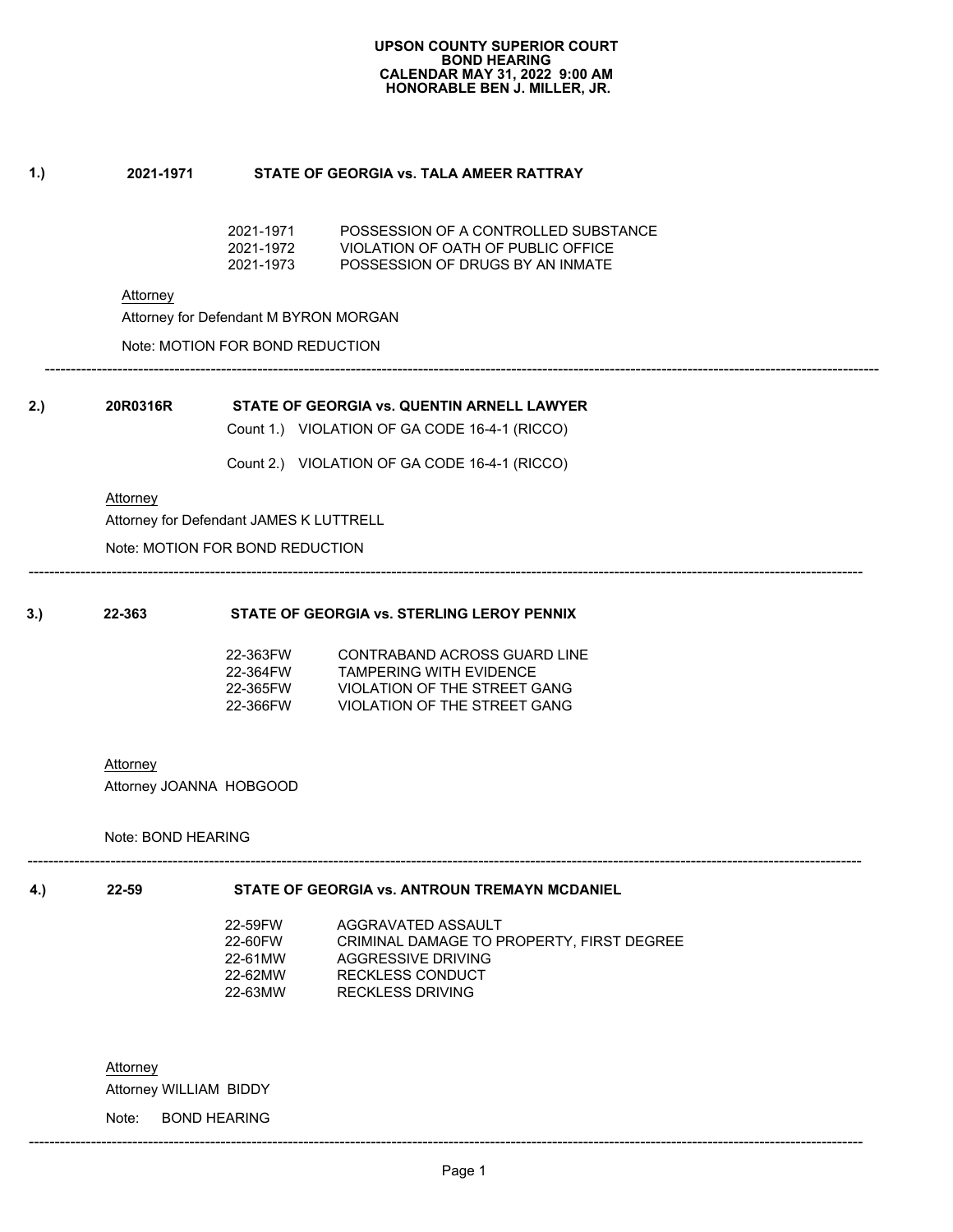Attorney

MAY 31, 2022 9:00<br>
HONORABLE BEN J. MIL<br>
20R0301 STATE OF GEORGIA vs. TEREL M KING<br>
Attorney KENNETH A GLENN<br>
Attorney for Defendant JENNIFER A CURRY<br>
Note: MOTION FOR RECONSIDERATION & MOTION FOR<br>
21R0218 STATE OF GEORGIA Attorney KENNETH A GLENN Attorney for Defendant JENNIFER A CURRY

-----------------------------------------------------------------------------------------------------------------------------------------------------------------

**21R0218 STATE OF GEORGIA vs. AVERY MONTEZ CARTER**

- 
- 
- 
- Note: MOTION FOR RECONSIDERATION & MOTION FOR NEW TRIAL 21R0218<br>
STATE OF GEORGIA vs. AVERY M<br>
Count 1.) AGGRAVATED ASSAULT<br>
Count 2.) AGGRAVATED ASSAULT<br>
Count 3.) RECKLESS CONDUCT<br>
Count 4.) RECEIPT, POSSESSION<br>
FIREARM BY CON<br>
Attorney<br>
Attorney PASCHAL A ENGLISH JR 21R0218<br>
STATE OF GEORGIA vs. AVERY M<br>
Count 1.) AGGRAVATED ASSAULT<br>
Count 2.) AGGRAVATED ASSAULT<br>
Count 3.) RECKLESS CONDUCT<br>
Count 4.) RECEIPT, POSSESSION<br>
FIREARM BY CON<br>
Attorney<br>
Attorney PASCHAL A ENGLISH JR<br>
Note: M Count 3.) RECKLESS CONDUCT Count 4.) RECEIPT, POSSESSION OR TRANSFER OF FIREARM BY CON

**Attorney** 

Attorney PASCHAL A ENGLISH JR

Note: MOTION TO LIFT BENCH WARRANT

| 3.) | 21-1209                     |                                                                                   | STATE OF GEORGIA vs. PATRICK JONES           |
|-----|-----------------------------|-----------------------------------------------------------------------------------|----------------------------------------------|
|     |                             | 21-1209MW<br>21-1210MW                                                            | HARRASSING COMMUNICATIONS<br><b>STALKING</b> |
|     | Attorney<br><b>BONDSMAN</b> | Attorney JOYCE BUSSEY<br><b>WILKINS, JOSEPHINE</b><br>Note: MOTION TO REVOKE BOND | 9                                            |

\$10,000.00

**BOND AMT BOND DATE**

**4.)**<br> **4.)**<br> **21-1268 STATE OF GEORGIA vs. PATRICK SANTONIO JONES**<br>
21-1294MW THEFT BY TAKING<br>
21-1295MW THEFT BY TAKING<br>
21-1269FW AGGRAVATED STALKING<br>
21-1269FW AGGRAVATED STALKING<br>
21-1269FW FINANCIAL TRANSACTION CAR 21-1294MW THEFT BY TAKING 21-1295MW THEFT BY TAKING 21-1268FW AGGRAVATED STALKING FINANCIAL TRANSACTION CARD FRAUD

**Attorney** 

Attorney JOYCE BUSSEY

**BONDSMAN** WILKINS, JOSEPHINE

Note: MOTION TO REVOKE BOND

**BOND AMT BOND DATE**

\$10,000.00

-----------------------------------------------------------------------------------------------------------------------------------------------------------------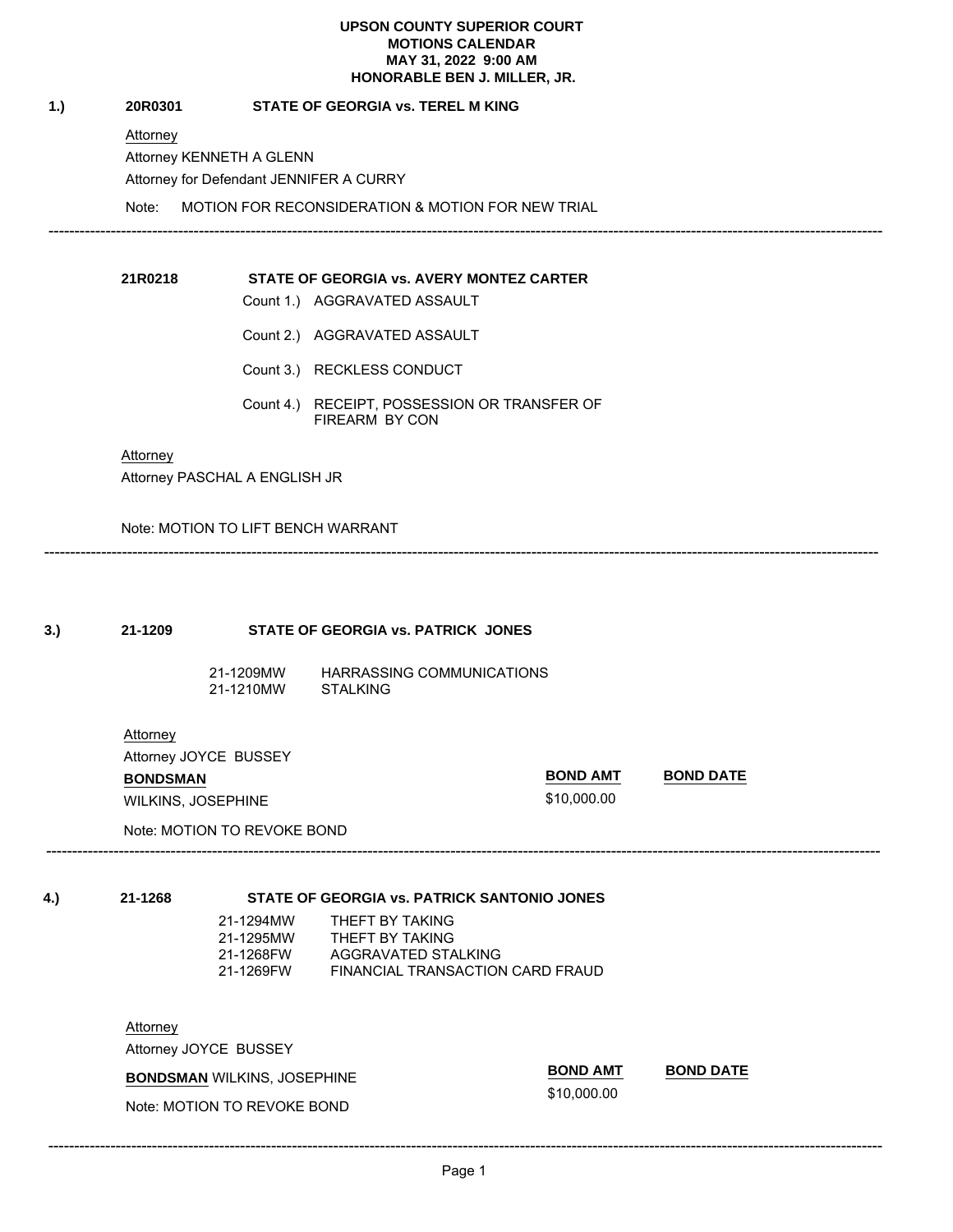| 5.) | 21-1456                                          | STATE OF GEORGIA vs. MARTERICK DEQUAN SMITH                                                                               |                               |                  |
|-----|--------------------------------------------------|---------------------------------------------------------------------------------------------------------------------------|-------------------------------|------------------|
|     | 21-1456FW<br>21-1457MW<br>21-1458MW<br>21-1459MW | POSSESSION OF METHAMPHETAMINE<br>POSSESSION OF DRUG RELATED OBJECTS<br><b>TAMPERING WITH EVIDENCE</b><br>TAIL LIGHT LENSE |                               |                  |
|     | <b>BONDSMAN</b><br>OR BOND,                      |                                                                                                                           | <b>BOND AMT</b><br>\$0.00     | <b>BOND DATE</b> |
|     |                                                  | Note: MOTION TO REVOKE BOND                                                                                               |                               |                  |
| 6.) | 22R0141                                          | STATE OF GEORGIA vs. XZORION JEREL PENNYMAN                                                                               |                               |                  |
|     |                                                  | Count 1.) CRIMINAL TRESPASS                                                                                               |                               |                  |
|     |                                                  | <b>BONDSMAN PENNYMAN, DOROTHY</b>                                                                                         | <b>BOND AMT</b><br>\$1,500.00 | <b>BOND DATE</b> |
|     |                                                  | Note: MOTION TO MODIFY BOND CONDITIONS                                                                                    |                               |                  |
|     |                                                  |                                                                                                                           |                               |                  |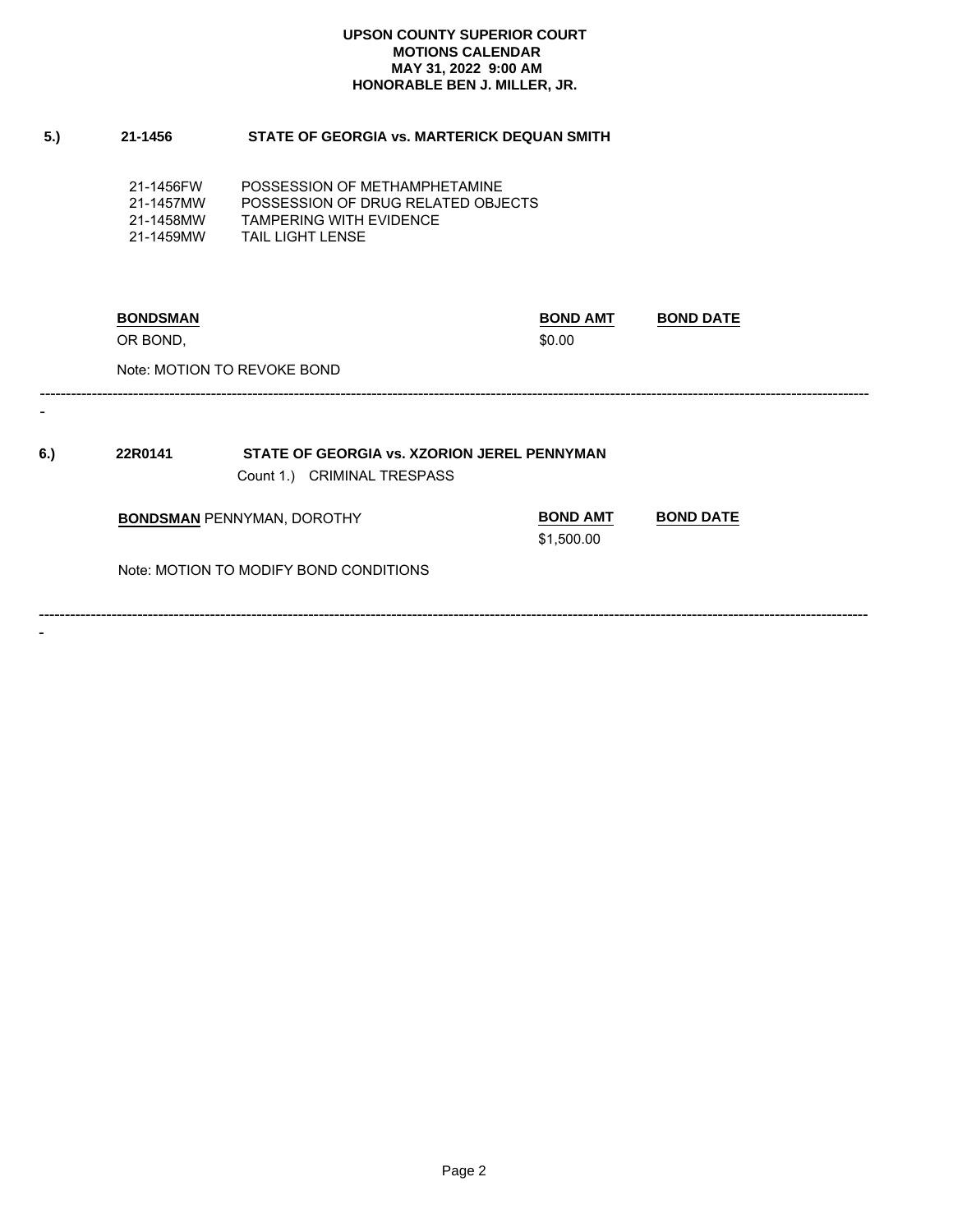-----------------------------------------------------------------------------------------------------------------------------------------------------------------

# **1.) 22-363 STATE OF GEORGIA vs. STERLING LEROY PENNIX**

| 22-363FW | CONTRABAND ACROSS GUARD LINE |
|----------|------------------------------|
| 22-364FW | TAMPFRING WITH FVIDENCE      |
| 22-365FW | VIOLATION OF THE STREET GANG |
| 22-366FW | VIOLATION OF THE STREET GANG |

Attorney

Attorney JOANNA HOBGOOD Note: MOTION FOR PRELIMINARY HEARING

**2.)**<br> **22R0103B**<br> **22R0103B**<br> **22R0103B**<br> **22R0103B**<br> **22R0103B**<br> **22R0103B**<br> **22R0103B**<br> **22R0103B**<br> **22R0103B**<br> **22R0103B**<br> **22R0103B**<br> **22R0103B**<br> **22R0103B**<br> **22R0103B**<br> **22R0103B**<br> **22R0103B**<br> **22R0103B**<br> **22R0103B**<br>

- SIAIE OF GEORGIA vs. LAZARU:<br>Count 4.) AGGRAVATED ASSAULT<br>Count 5.) AGGRAVATED ASSAULT<br>Count 6.) AGGRAVATED ASSAULT<br>Count 10.) RECKLESS CONDUCT<br>Count 11.) RECKLESS CONDUCT<br>Count 12.) RECKLESS CONDUCT Count 4.) AGGRAVATED ASSAULT<br>Count 5.) AGGRAVATED ASSAULT<br>Count 6.) AGGRAVATED ASSAULT<br>Count 10.) RECKLESS CONDUCT<br>Count 11.) RECKLESS CONDUCT<br>Count 12.) RECKLESS CONDUCT<br>Count 13.) RECKLESS CONDUCT
- Count 5.) AGGRAVATED ASSAULT<br>Count 6.) AGGRAVATED ASSAULT<br>Count 10.) RECKLESS CONDUCT<br>Count 11.) RECKLESS CONDUCT<br>Count 12.) RECKLESS CONDUCT<br>Count 13.) RECKLESS CONDUCT<br>Count 14.) RECKLESS CONDUCT
- Count 6.) AGGRAVATED ASSAU<br>Count 10.) RECKLESS CONDUCT<br>Count 11.) RECKLESS CONDUCT<br>Count 12.) RECKLESS CONDUCT<br>Count 13.) RECKLESS CONDUCT<br>Count 15.) RECKLESS CONDUCT<br>Count 15.) RECKLESS CONDUCT
- 
- 
- 
- 
- 
- 
- 
- Count 10.) RECKLESS CONDUCT<br>Count 11.) RECKLESS CONDUCT<br>Count 12.) RECKLESS CONDUCT<br>Count 13.) RECKLESS CONDUCT<br>Count 14.) RECKLESS CONDUCT<br>Count 15.) RECKLESS CONDUCT<br>Count 16.) RECKLESS CONDUCT<br>Count 17.) CRIMINAL DAMAGE Count 11.) RECKLESS CONDUCT<br>Count 12.) RECKLESS CONDUCT<br>Count 13.) RECKLESS CONDUCT<br>Count 14.) RECKLESS CONDUCT<br>Count 15.) RECKLESS CONDUCT<br>Count 16.) RECKLESS CONDUCT<br>Count 17.) CRIMINAL DAMAGE TO<br>SECOND DEGREE Count 12.) RECKLESS CONDUCT<br>Count 13.) RECKLESS CONDUCT<br>Count 14.) RECKLESS CONDUCT<br>Count 15.) RECKLESS CONDUCT<br>Count 16.) RECKLESS CONDUCT<br>Count 17.) CRIMINAL DAMAGE TO<br>SECOND DEGREE<br>Count 19.) VIOLATION OF GA STF<br>PREVENT Count 13.) RECKLESS CONDUCT<br>Count 14.) RECKLESS CONDUCT<br>Count 15.) RECKLESS CONDUCT<br>Count 16.) RECKLESS CONDUCT<br>Count 17.) CRIMINAL DAMAGE TO<br>SECOND DEGREE<br>Count 19.) VIOLATION OF GA STF<br>PREVENT ACT<br>Count 24.) POSS OF FIRE Count 14.) RECKLESS CONDUCT<br>Count 15.) RECKLESS CONDUCT<br>Count 16.) RECKLESS CONDUCT<br>Count 17.) CRIMINAL DAMAGE TO<br>SECOND DEGREE<br>Count 19.) VIOLATION OF GA STF<br>PREVENT ACT<br>Count 24.) POSS OF FIREARM/KN<br>CRIME/ATTEMPT CRIN Count 15.) RECKLESS CONDUCT<br>Count 16.) RECKLESS CONDUCT<br>Count 17.) CRIMINAL DAMAGE TO<br>SECOND DEGREE<br>Count 19.) VIOLATION OF GA STIF<br>PREVENT ACT<br>Count 24.) POSS OF FIREARM/KN<br>CRIME/ATTEMPT CRIN<br>Count 25.) POSS OF FIREARM/KN Count 16.) RECKLESS CONDUCT<br>
Count 17.) CRIMINAL DAMAGE TO PROPERTY IN THE<br>
SECOND DEGREE<br>
Count 19.) VIOLATION OF GA STREET GANG TERROF<br>
PREVENT ACT<br>
Count 24.) POSS OF FIREARM/KNIFE DURING<br>
CRIME/ATTEMPT CRIME<br>
Count 25. SECOND DEGREE
- Count 17.) CRIMINAL DAMAGE TO PROPERTY IN THE<br>SECOND DEGREE<br>Count 19.) VIOLATION OF GA STREET GANG TERRORISM<br>PREVENT ACT<br>Count 24.) POSS OF FIREARM/KNIFE DURING<br>CRIME/ATTEMPT CRIME<br>Count 26.) POSS OF FIREARM/KNIFE DURING<br>C PREVENT ACT
- Count 19.) VIOLATION OF GA STREET GANG<br>
PREVENT ACT<br>
Count 24.) POSS OF FIREARM/KNIFE DURING<br>
CRIME/ATTEMPT CRIME<br>
Count 25.) POSS OF FIREARM/KNIFE DURING<br>
CRIME/ATTEMPT CRIME<br>
Count 26.) POSS OF FIREARM/KNIFE DURING<br>
CRIM CRIME/ATTEMPT CRIME
- Count 24.) POSS OF FIREARM/KNIFE DURING<br>CRIME/ATTEMPT CRIME<br>Count 25.) POSS OF FIREARM/KNIFE DURING<br>CRIME/ATTEMPT CRIME<br>Count 26.) POSS OF FIREARM/KNIFE DURING<br>CRIME/ATTEMPT CRIME<br>A ENGLISH JR<br>PRELILMINARY HEARING CRIME/ATTEMPT CRIME
- Count 25.) POSS OF FIREARM/KNIFE DURING<br>CRIME/ATTEMPT CRIME<br>Count 26.) POSS OF FIREARM/KNIFE DURING<br>CRIME/ATTEMPT CRIME<br>A ENGLISH JR<br>PRELILMINARY HEARING<br>CRIME-REARING<br>CRIME-REARING<br>Page 1 CRIME/ATTEMPT CRIME

### Attorney

Attorney PASCHAL A ENGLISH JR

Note:MOTION FOR PRELILMINARY HEARING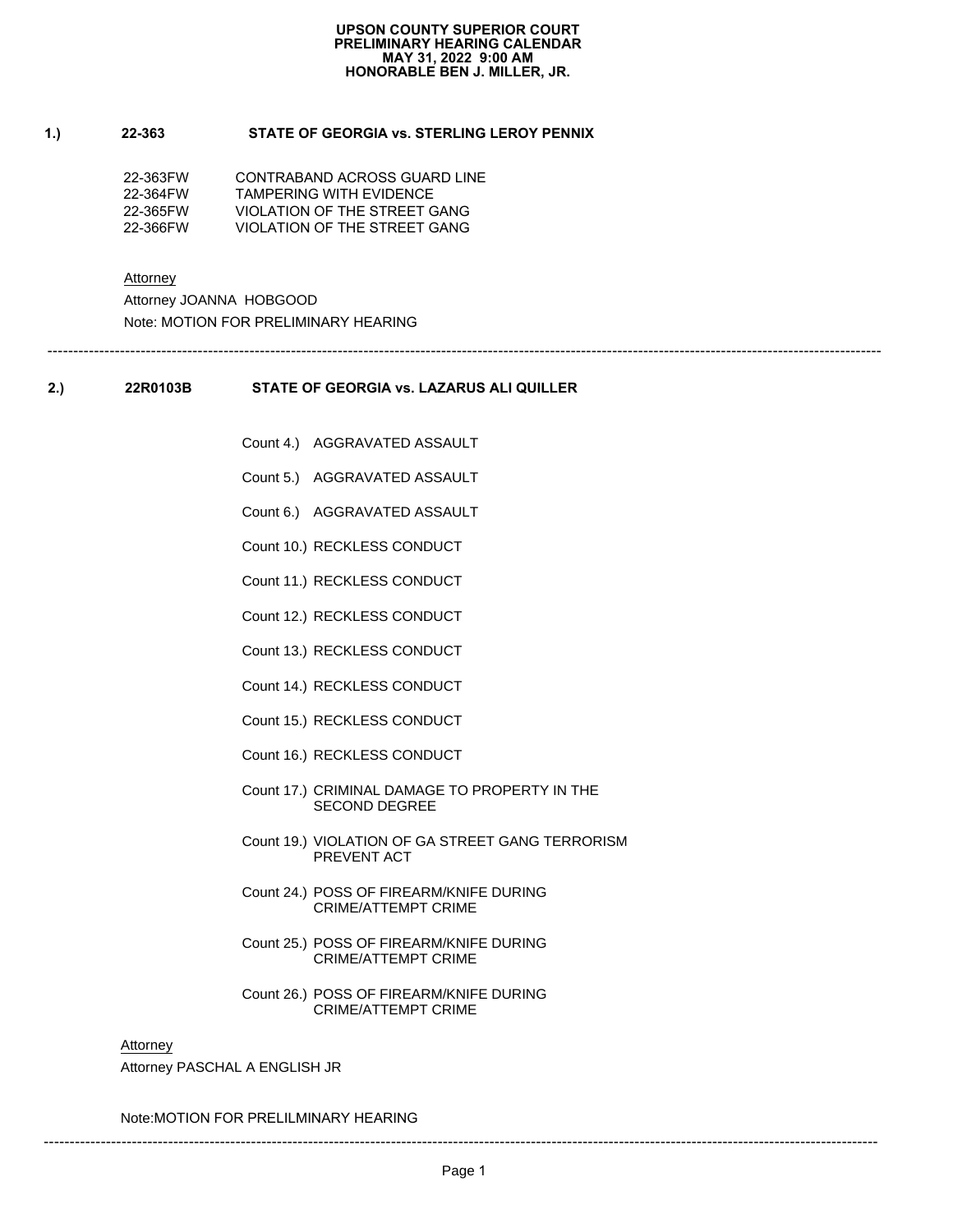| 17R0321                             | STATE OF GEORGIA vs. JUANYAI TYSHON MITCHELL          |
|-------------------------------------|-------------------------------------------------------|
| Attorney                            |                                                       |
|                                     | Attorney for Defendant WILLIAM IMHOFF                 |
| Note:                               |                                                       |
| 17R0480                             | STATE OF GEORGIA vs. JADA JANEEN GRIMSLEY             |
| <b>Attorney</b>                     |                                                       |
|                                     | Attorney for Defendant JOYCE BUSSEY                   |
| Note:                               |                                                       |
|                                     |                                                       |
|                                     | STATE OF GEORGIA vs. MARTERICK DEQUAN SMITH           |
|                                     |                                                       |
|                                     |                                                       |
|                                     |                                                       |
| 19R0114                             | STATE OF GEORGIA vs. JAMIE LYNN TEAL                  |
| Attorney<br>Attorney MONICA HAMLETT |                                                       |
| Note:                               |                                                       |
|                                     | 18R0288<br>Attorney<br>Attorney JOYCE BUSSEY<br>Note: |